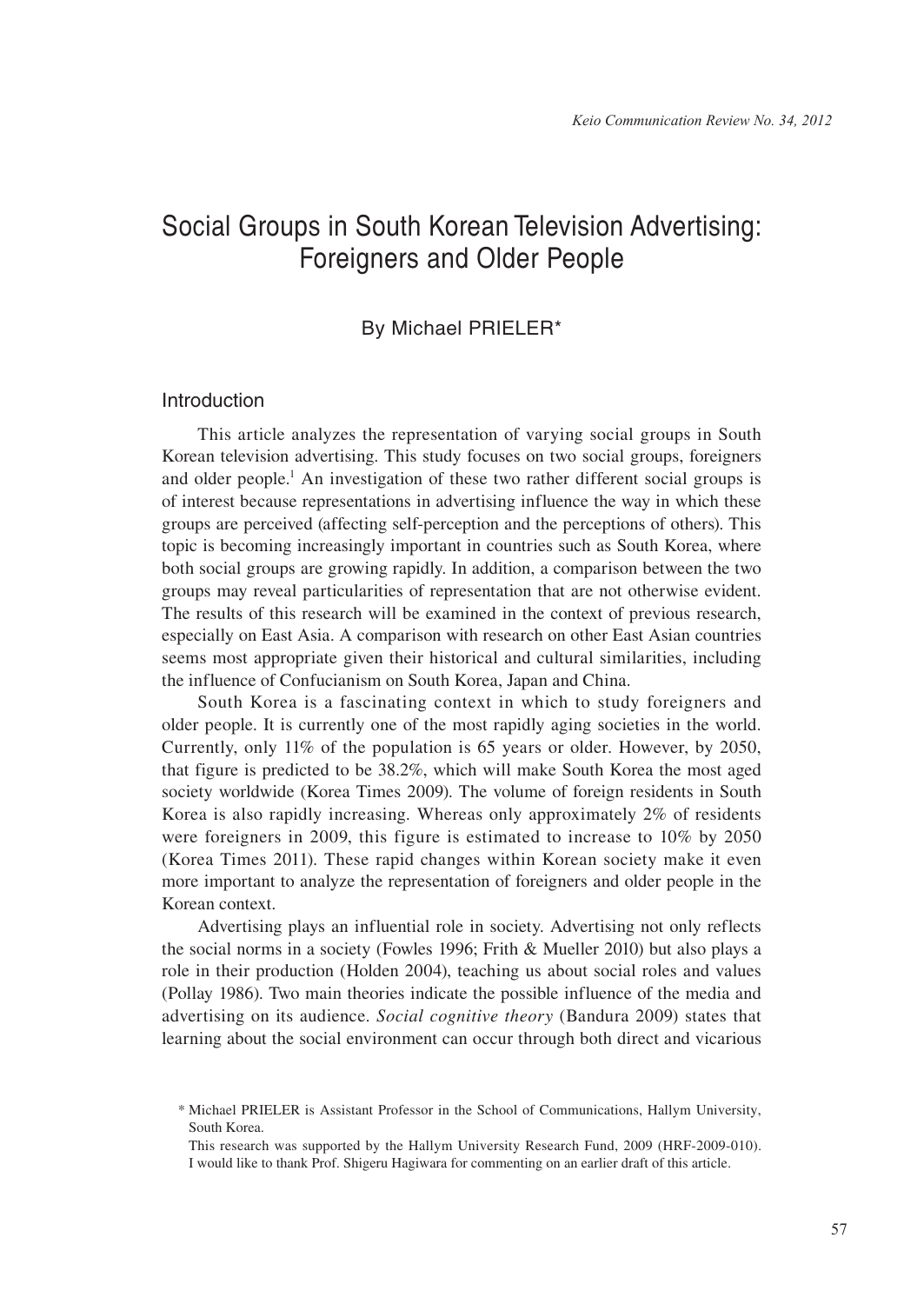observation (e.g., through watching television). People model their behavior on these observations, which provide information, for example, about appropriate age roles. *Cultivation theory* (Gerbner 1998) argues that television has an even stronger influence because it plays an important role in creating (distorted) views of reality, especially for heavy viewers. Watching television produces a worldview consistent with the one provided on television. Research has confirmed these theories and has shown that the media has an influence on how older people regard themselves (Donlon, Ashman, & Levy 2005; Korzenny & Neuendorf 1980; Mares & Cantor 1992) and are regarded by younger people (Gerbner, Gross, Signorielli, & Morgan 1980; Passuth & Cook 1985). Research has also shown that the media affects how people of different ethnicities perceive themselves and how they are perceived by other ethnic groups (Mastro, Behm-Morawitz, & Kopacz 2008; Mastro & Tukachinsky 2011).

Clearly, the representation of foreigners and older people influences perceptions regarding these social groups. The same can be assumed regarding images of foreigners and older people in South Korea. This study analyzes the representation and roles of foreigners and older people in Korean television advertisements and discusses the possible effects of these representations on their audience. Although the results of this research cannot claim to prove the effect of representation on audiences, content analysis is an important first step in understanding the possible impacts of media and helps to establish a starting point for studies on the influence of the media (Riffe, Lacy, & Fico 2005; Wimmer & Dominick 2010).

## Literature Review

There has been a vast amount of literature produced on foreigners, race, ethnicity and older people in television advertising. In this literature review, the focus will therefore be only on the most recent research and particularly on the few existing studies on these issues in East Asia. Although there have been several studies on foreigners in Japanese television advertising (Hagiwara 2004; Hiyoshi 2001; Kozakai 1996; Prieler 2010), none was found for television advertising in China and South Korea. However, there have been studies of the representation of older people in China (Zhang, Song, & Carver 2008), South Korea (Lee, Kim, & Han 2006; Ong & Chang 2009) and Japan (e.g., Hagiwara, Prieler, Kohlbacher, & Arima 2009; Yamanaka 2000).

#### *Numerical Representation*

Numerical representations of social groups in the media are considered a possible indicator of their importance within society and can also affect knowledge about and public perceptions of these groups—e.g., young people may come to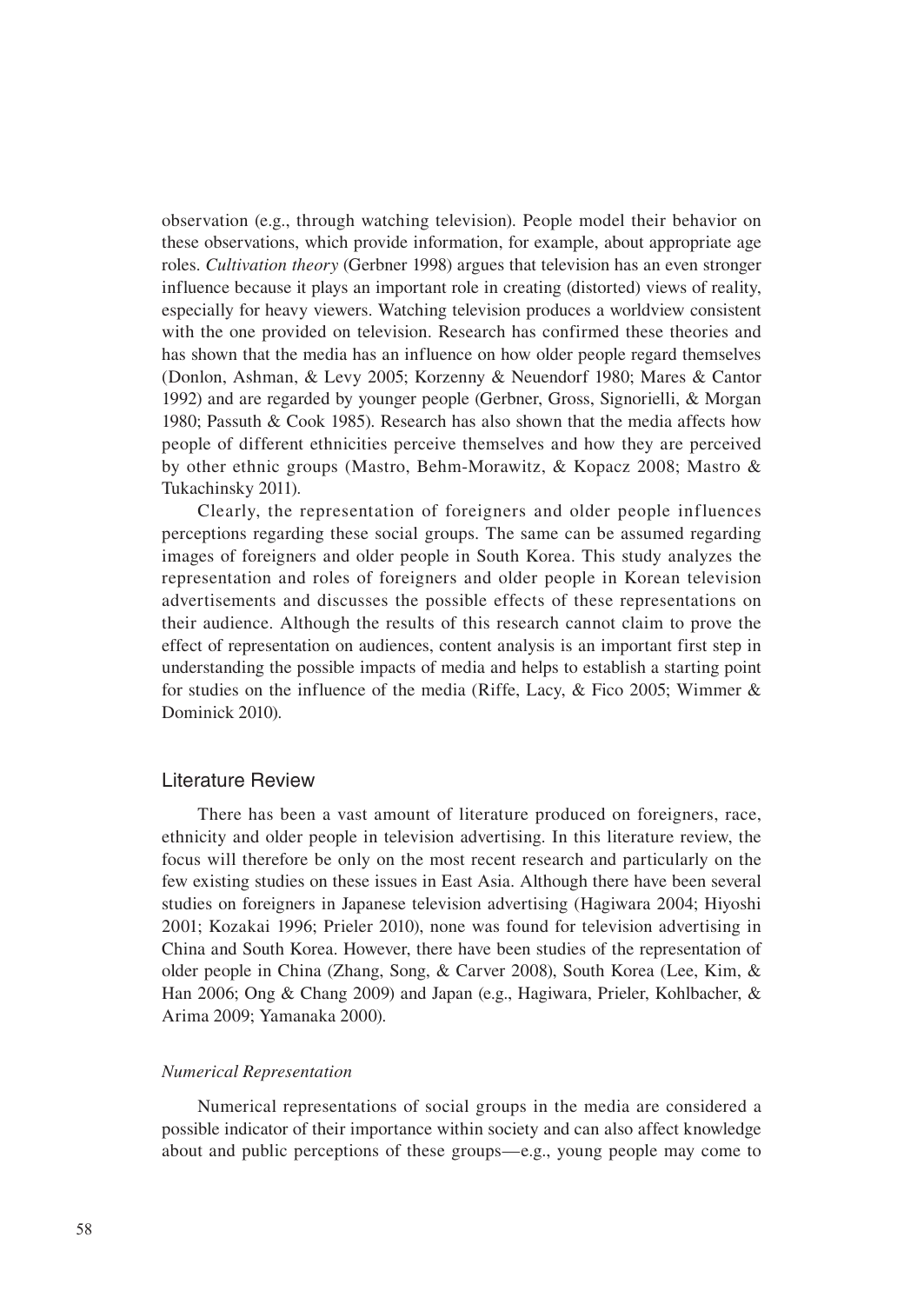believe that fewer older people exist than there are in reality if the number of older people represented on television is disproportionately low (Gerbner et al. 1980). Several researchers have studied the numerical representation of foreigners and people of different ethnicities and races in television advertisements. However, there have only been a few recent studies in the United States that have investigated the representation of multiple ethnic groups in television advertising. For example, Coltrane and Messineo (2000) found that 86% of people in advertisements were white, 11% African American, 2% Asian American and 1% Latino. Mastro and Stern (2003) reported similar findings (83.3% white, 12.4% black, 2.3% Asian, 1.0% Latino and 0.4% Native American). Thus, the distribution of individuals represented on television is similar to the demographic reality in the United States except that Latinos are clearly underrepresented. For this article, however, representations of foreigners in advertising within Asia are of special interest. There have been several studies of Japan in this regard. The most detailed study was conducted by Hagiwara (2004) who revealed that 18.6% of commercials in 2003 and 15.0% in 1993 included foreigners. Representations of white foreigners dominated in both years, amounting to more than 70%, followed by East Asians at approximately 10% and black people at approximately 3%; approximately 10% of ads included other categories of foreigners. The foreigners were predominantly young or, in the case of males, middle aged. Hiyoshi (2001) discovered similar results, indicating that in advertisements, 70.6% were whites in 2000 and 64.1% in 1995, 5.8% were blacks in 2000 and 6.4% in 1995, and 10.3% were Asians in 2000 and 19.8% in 1995. Hiyoshi's research also indicated the predominance of young foreigners in advertisements. Similarly, an earlier study by Kozakai (1996) found that nearly 25% of television commercials included foreigners. In summary, given that only approximately 2% of the Japanese population is foreign born and that these individuals are mostly of Asian descent, (white) foreigners were clearly overrepresented in Japanese television advertisements during these years (Prieler 2010).

Nearly all studies focused on older people found that they, unlike foreigners, were underrepresented in television advertisements. This result was found in more recent research in the United States (Lee, Carpenter, & Meyers 2007; Peterson & Ross 1997; Roy & Harwood 1997; Zimmerman 2001), Australia (Higgs & Milner 2006), Germany (Kessler, Schwender, & Bowen 2010), and both Japan (Prieler, Kohlbacher, Hagiwara, & Arima 2009) and South Korea (Lee et al. 2006; Ong & Chang 2009). In contrast, a few studies reported results that were more consistent with the demographic reality for the United Kingdom (Simcock & Sudbury 2006), the United States (Lee et al. 2006), and China (Zhang et al. 2008). A study on Japan revealed the underrepresentation of older people, especially those older than 65, who were included in only 6.1% of television commercials in 2007 but comprised 20.2% of the actual population (Prieler et al. 2009). However, such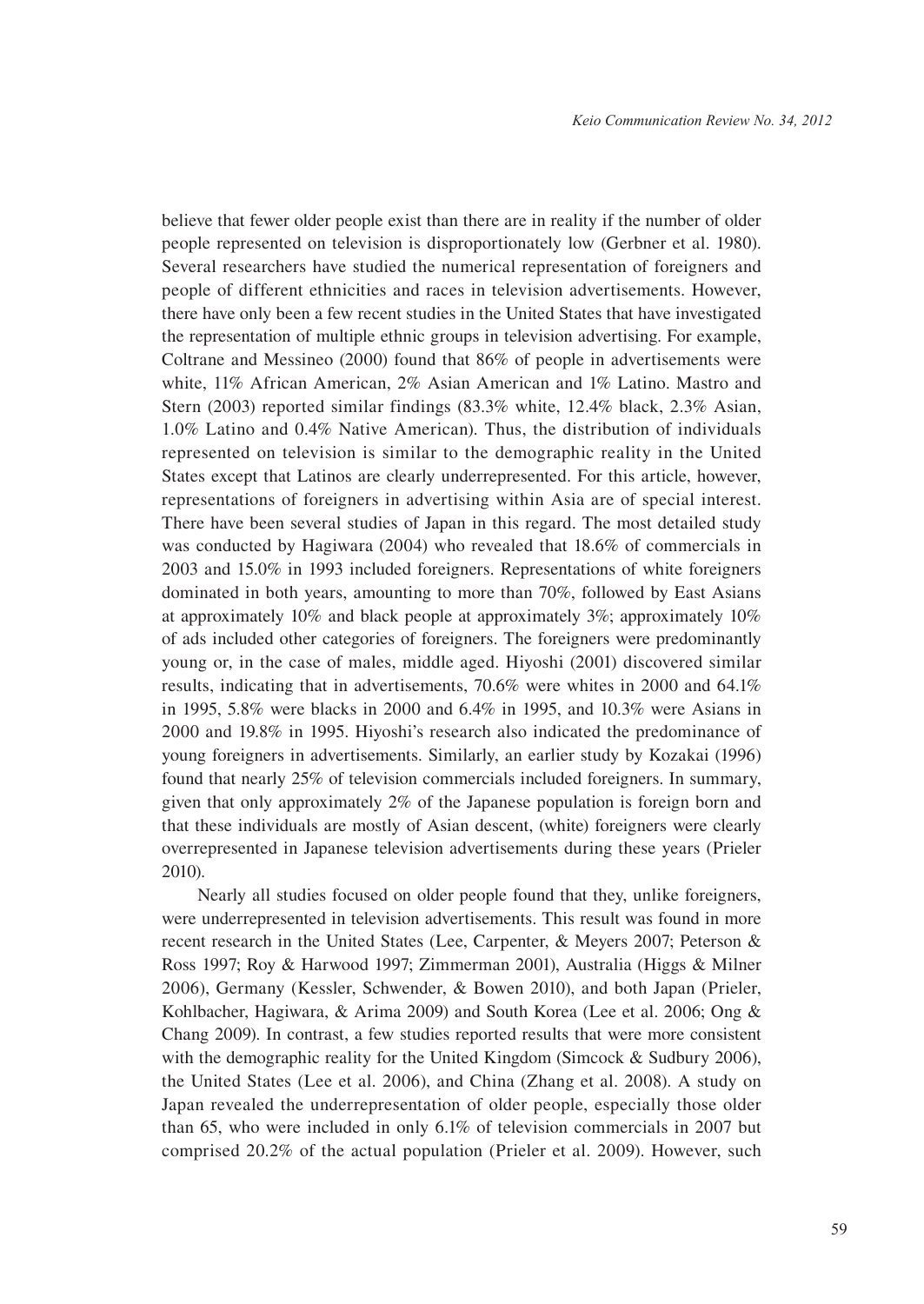underrepresentation was less prevalent for the age group 50-64, which was present in 21.4% of commercials with people in 2007. In China, 12.3% of television ads included older people, and this figure was approximately the same as the percentage of the actual population comprised of such individuals at the time of the investigation (Zhang et al. 2008). In South Korea, only 8.6% of people represented were ages 60 or older, whereas at that time, this age group represented 13.3% of the population (Ong & Chang 2009). Another study of South Korea found 8.0% of commercials included older people but that they represented 12% of the population (Lee et al. 2006).

#### *Gender, Celebrities, and Role*

The representation of gender has yielded a vast amount of literature (Eisend 2010; Furnham & Paltzer 2010), and a meta-analysis of previous studies confirms that television teaches sex role stereotyping and that heavy viewing is positively associated with sex-role stereotyping in both children and adults (Oppliger 2007).

Gender-based differences in the representation of ethnic groups were revealed by Coltrane and Messineo (2000) in the United States. More whites and blacks were male, whereas more Asians and Hispanics were female. In contrast, Mastro and Stern (2003) found more males represented for all racial groups except Latinos. In Japan, an equal gender distribution in the representation of foreigners was reported (Hagiwara 2004; Kozakai 1996). However, Hiyoshi (2001) discovered a tendency to use more white and black males and more Asian females in advertisements. Hagiwara (2004) and Prieler's (2006) research also revealed the predominance of black males in representations of foreigners. In studies of older people, it was almost always found that television ads featured a higher percentage of older males than older females. This result was also found in a study in Japan, in which the majority of females were found to be young; older females were rarely represented (Prieler, Kohlbacher, Hagiwara, & Arima 2011a). Similarly, in a study on South Korea, 81.5% of older people used in advertisements were male (Ong & Chang 2009).

Celebrity is an important factor to consider when studying television advertising in South Korea. Generally, South Korea and Japan are considered the countries with the highest celebrity usage with figures of more than 50% (Praet 2009). In Japan, Hagiwara et al (2009) found that more than 60% of commercials from 1997 and 2007 included celebrities. Similarly, Choi and associates (2005) found celebrities in 57% of commercials in South Korea. There is little data on the representations of foreign celebrities. A few studies on older people, however, have investigated celebrities in television advertisements (Hajjar 1997; Higgs & Milner 2006; Simcock & Sudbury 2006). In Japan, the research of Prieler and colleagues (2010) found that 65.7% of older people in 1997 and 61.2% in 2007 were celebrities.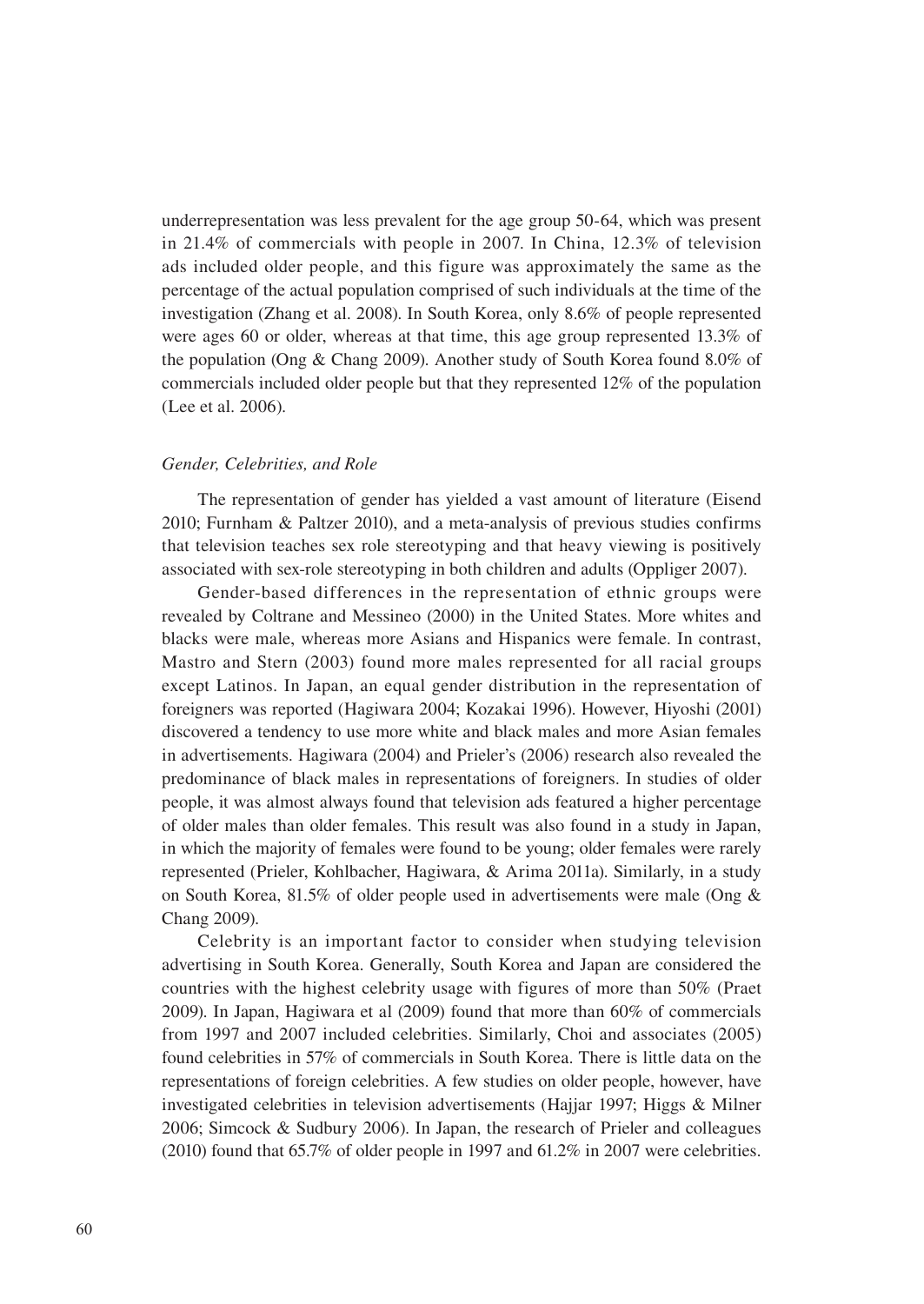The roles in which people are portrayed can indicate their perceived social value; for instance, a major role can indicate importance. Through watching television, the audience learns what roles are "appropriate" for certain groups, thus cultivating an image of what roles those people should play in their actual society. Regarding the roles of individuals of various ethnicities, Coltrane and Messineo (2000) found that whites were featured more prominently than other racial groups in the United States. In Japan, Hagiwara (2004) showed that the majority of foreigners were depicted as central characters. Whereas there have been only a few studies of the roles of people of various ethnicities or those of foreigners, more research has been done on the roles of older people. The overall trend in the United States and the United Kingdom has been to position older people in minor or background roles rather than major roles (Roy & Harwood 1997; Simcock & Sudbury 2006). In contrast, research on South Korea and Japan revealed that more older people were positioned in major roles than in minor or background roles (Lee et al. 2006; Ong & Chang 2009; Prieler, Kohlbacher, Hagiwara, & Arima 2011c) except in one study (Yamanaka 2000).

#### *Interaction, Setting, and Product Category*

The ways in which television advertisements depict people's interactions with others provide additional information about people's image within society as portrayed by advertising. As with the type of roles they play, the perceived value of people may be inferred from whether they are shown alone or together with other social groups (and if so, with which social groups). In the United States, Maher et al (2008) discovered that Hispanics and African Americans predominantly appeared with other ethnic groups, whereas the majority of Caucasians and Asians appeared without another ethnic group. In Japan, Hagiwara (2004) reported that 72.7% of foreigners portrayed in 2003 (and 80% of those portrayed in 1993) did not interact with other foreigners. Approximately 8% of ads featured an interaction in which the Japanese individual was depicted as superior; in approximately 10%, the different people represented were portrayed as equal; and in 5.3% of advertisements in 2003 and in 1.8% in 1993, foreigners were shown as superior. Although the categories used varied, some studies concluded that older people appeared with those from age groups other than their own in more than 70% of ads (Greco 1993; Roy & Harwood 1997; Zimmerman 2001). In contrast, in Japan older people predominantly appeared with adults younger than 50 years old, and they also increasingly appeared alone, whereas multiple generations were only depicted in approximately 10% of television ads with people (Prieler, Kohlbacher, Hagiwara, & Arima 2011b).

An important category in content analyses of social groups is the setting (Furnham & Mak 1999), which can communicate to the television audience that the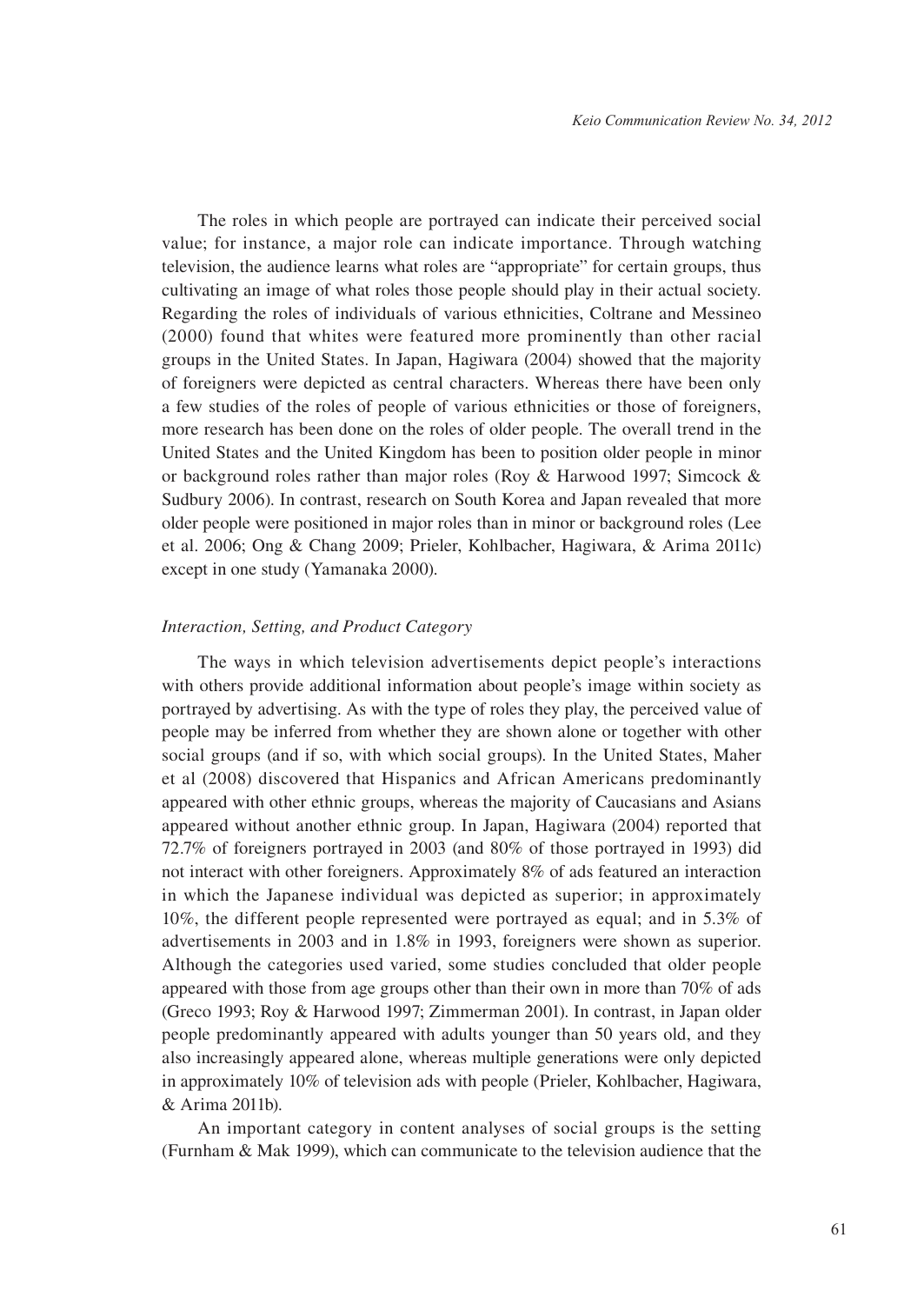lives of foreigners or older people are confined to certain settings and associated activities. In the United States, blacks and Latinos were mostly outdoors, whereas Asians were at work and whites at home (Mastro & Stern 2003). There were no available data on the settings in which foreigners were depicted in the Asian context. The research findings regarding the settings in which older people were depicted were mixed. Whereas some research indicated that a high number of older people were portrayed in home settings (Greco 1993; Swayne & Greco 1987; Tupper 1995), others found that older people were predominantly portrayed in outside settings (Robinson 1998; Zimmerman 2001). Outside settings also proved to be common in South Korea and Japan (Ong & Chang 2009; Prieler et al. 2011b).

The products associated with particular social groups also indicate the preoccupations, competencies, and values associated with them (Mastro & Stern 2003). Such associations might lead to limited portrayals of some social groups and thus to distorted perceptions of those groups. In studying the representation of people of various ethnicities in the United States, Mastro and Stern (2003) found that black people were mostly represented in commercials for financial services and food, whereas Asians appeared in ads for technology and Latinos in ads for soap or deodorant. Whites were mostly used in commercials for technology and food. In Hagiwara's (2004) study on Japan, the automobile product category was most prevalent (in 51.1% of advertisements in 2003), followed by clothing/personal items (in 42.1% during the same year), and electronic goods (in 25%). Hiyoshi (2001) found drink advertisements to be common in 1995 (27.7%) and in 2000 (16.1%). Another common category was automobiles, which were represented in 13.7% of advertisements in 1995 and 18.5% in 2000. Older people most often promoted foods and beverages. This result was found for the United States (Greco 1993; Hajjar 1997; Lee et al. 2006; Lee et al. 2007; Miller, Leyell, & Mazachek 2004; Roy & Harwood 1997; Zimmerman 2001), the United Kingdom (Simcock & Sudbury 2006), China (Zhang et al. 2008), Japan (Prieler et al. 2009; Yamanaka 2000), and South Korea (Lee et al. 2006). Other product categories that heavily featured older people (also in South Korea) were those focused on financial or insurance products (Hajjar 1997; Lee et al. 2006; Ong & Chang 2009; Zimmerman 2001) and medications or health-related products (Lee et al. 2007; Ong & Chang 2009; Robinson 1998; Zimmerman 2001).

## Method

## *Sample of Advertisements and Coding Procedure*

The sampling took place in Chuncheon, South Korea, during the week of October 19-25, 2009. Of the five major television networks in South Korea, three were selected (MBC, GTB/SBS and KBS) because they all broadcast advertisements. Recordings were made during prime time, which is referred to as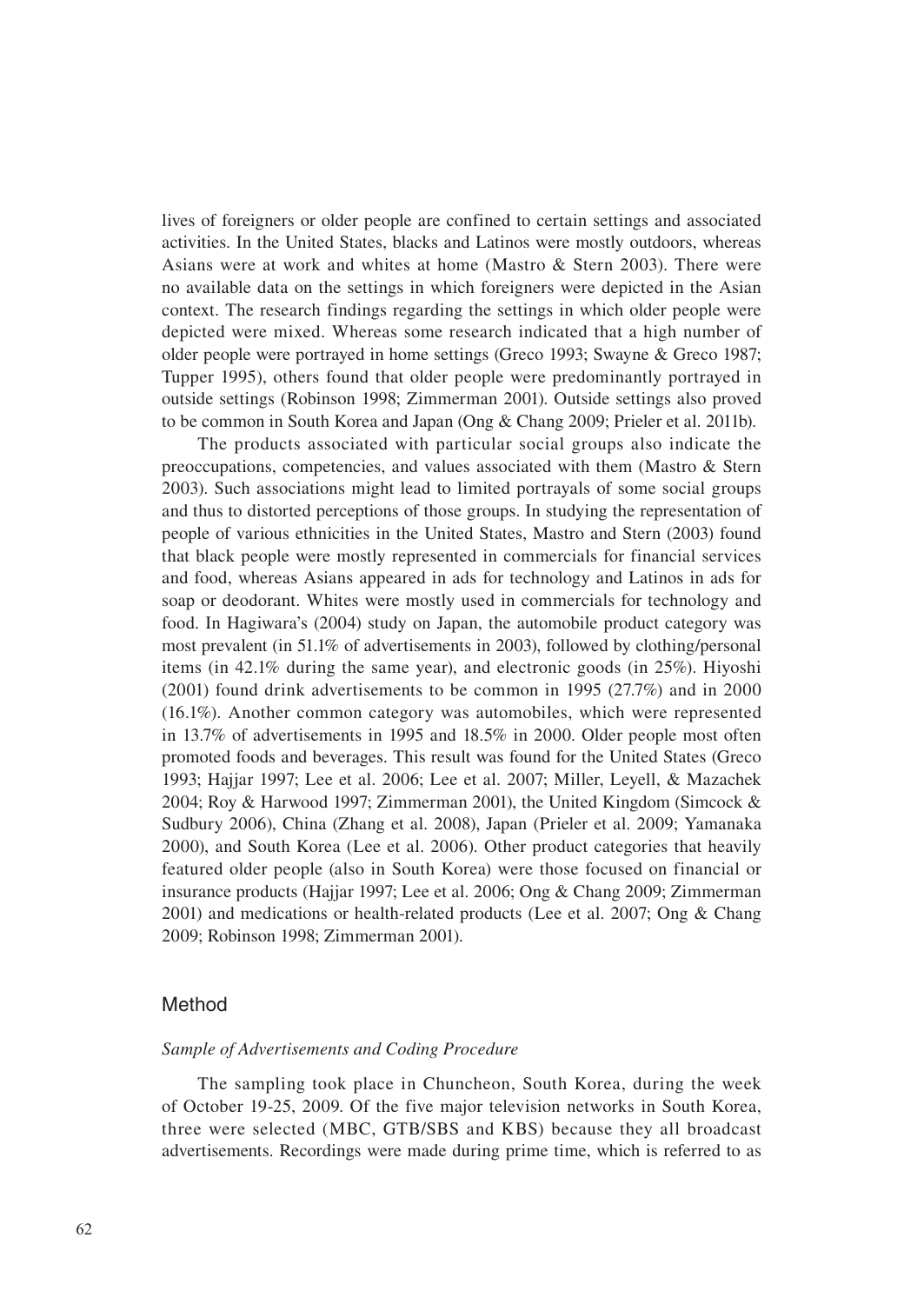Super A (SA) in South Korea. Super A includes the time periods from 8:00 p.m. to 11:00 p.m. on weekdays and from 7:00 p.m. to 11:00 p.m. on weekends (KOBACO 2006). So that advertisements from all three channels would be represented, the total recording time was divided into one-hour blocks, and the television channels were randomly assigned to one-hour time slots and rotated (Lee et al. 2006; Zhang et al. 2008). This process yielded 415 commercials, of which 372 commercials included people, and the latter group served as our primary sample. Duplication was not controlled for because such duplication also occurs in real television viewing (Roy & Harwood 1997; Zhang et al. 2008). Moreover, this decision was also consistent with social cognitive theory, which suggests that repeated exposure may "function as a form of cognitive rehearsal" (Smith & Granados 2009: 349).

Two South Korean students were trained for 10 hours on a separate sample. After sufficient intercoder reliability had been attained, they coded the entire sample independently. The intercoder reliability coefficients, as measured using Cohen's kappa, were above .60 for all variables and were therefore sufficient (Neuendorf 2011). Disagreements between the coders were resolved through discussion to obtain the final data set.

#### *Variables*

Several variables only applied to one of the two social groups. These included the following:

Race/Ethnicity. The race/ethnicity of foreigners was analyzed using the following categories: (1) white, (2) black, (3) East Asian (but not Korean), (4) other, and (5) multiple races/ethnicities.

Age (for foreigners). Age for foreigners was estimated using the following groupings: (1) 0-17, (2) 18-34, (3) 35-49, (4) 50 or older, and (5) multiple age groups in cases in which foreigners of different ages appeared.

Age (for older people). The ages of the older people were further subdivided as follows: (1) 50-64, (2) 65 or older, and (3) both.

The following variables were applied to both older people and foreigners:

Gender. The characters in the commercial were categorized as (1) male, (2) female or (3) both if older people or foreigners of both genders appeared.

Celebrity. The character was coded as (1) a non-celebrity or (2) a celebrity. A celebrity was defined as a person who is well known in a society or culture.

Role. This variable was adapted from previous literature on older people and on race/ethnicity (Lee et al. 2006; Lee et al. 2007; Taylor & Stern 1997). A character was defined as having a major role if the character was very important to the theme or layout of the advertisement—for instance, if the character was shown in the foreground or was holding the product. For the role of an actor to be considered a major one, one of the two following criteria had to be met: (a) the actor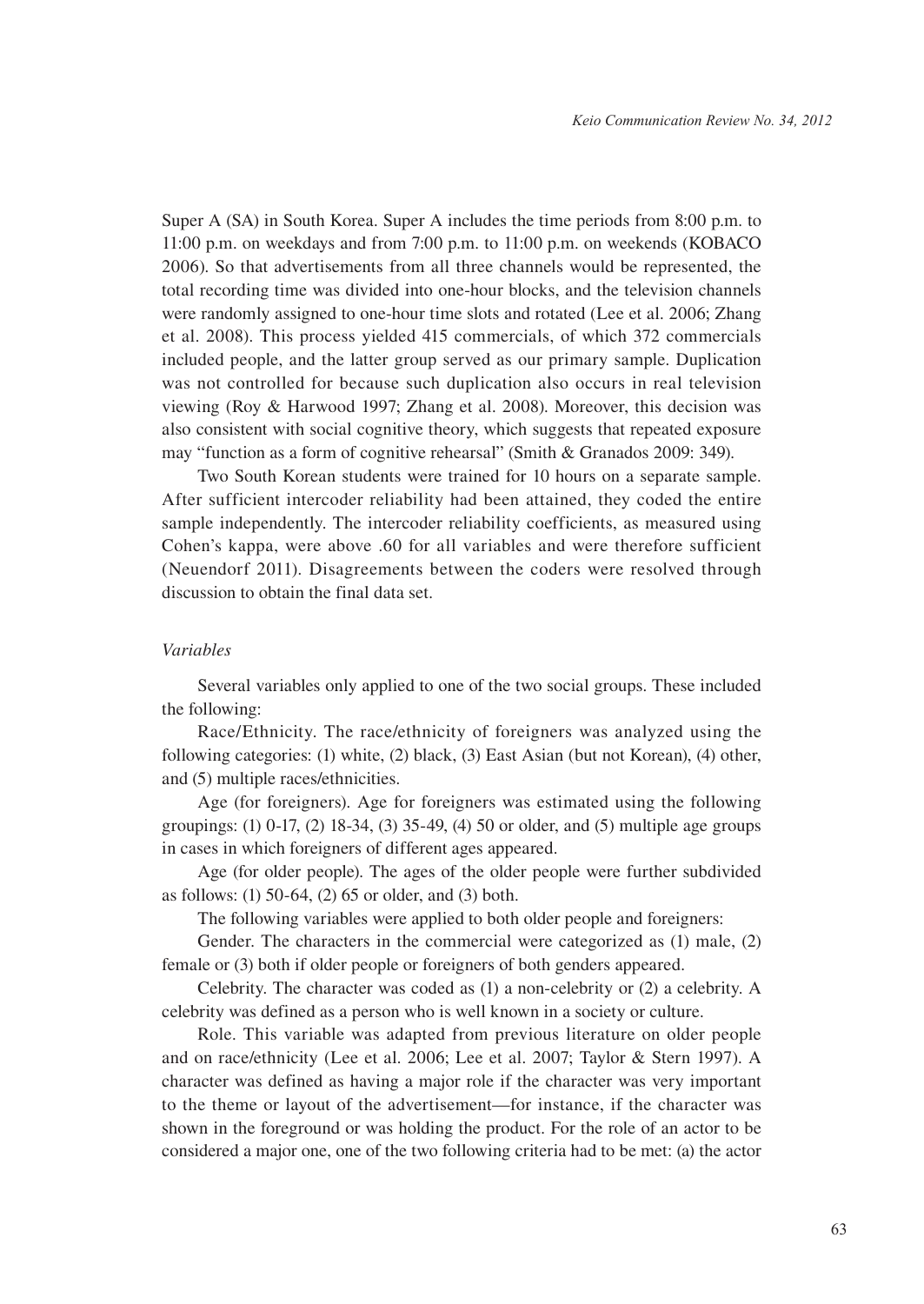had to be the most prominent individual in the advertisement, the person speaking about the product or service; or (b) if there was a narrator speaking throughout the advertisement, the actor had to be the most prominent visual representative of the product or service. A character with a minor role was of average importance to the advertising theme or layout. Generally, such characters were not difficult to identify in the ad through casual observation. To be coded as having a minor role, an actor could not have met the criteria for a major role and had to meet at least one of the following three criteria: (a) the actor had to have a minimal speaking role but support the spokesperson in representing the product or service; (b) the actor had not to speak at all but be important to the effect of the advertisement; or (c) the actor had to be present for more than 3 seconds at one time or be present more than once in the advertisement. A character with a background role was difficult to find in the ad (i.e., not likely to be noticed by a viewer glancing at the ad) and not important to its theme or layout. To be coded as having a background role, an actor had not to have met the criteria for either a major role or minor role actor and had to meet at least one of the following criteria: (a) the actor had to be shown for 2 seconds or less at a time and not appear again in the advertisement, or (b) the actor had to be positioned in the background and be able to be replaced by virtually anyone without affecting the promotion of the service or product.

Interaction. The analysis of the interactions between foreigners and Koreans or between older people and individuals from other age groups was adapted from research on older people (Swayne & Greco 1987; Greco 1993; Roy & Harwood 1997). Interactions were categorized as follows: (1) the advertisement includes just one person (the individual is alone), (2) all people are older people/foreigners (no interaction takes place between foreigners and Koreans or between individuals of different age groups), or (3) the advertisement represents a mix of individuals (including foreigners and Koreans or older people and people of other age groups interacting in one shot).

Setting. On the basis of previous research (Mastro & Stern 2003), the place where the character predominantly appeared was categorized as (1) a workplace (inside), (2) a home (inside a residential space), (3) other indoor settings (e.g., a store or restaurant), (4) outdoors, or (5) other (e.g., against an artificial backdrop).

Product Category. On the basis of the results of a pilot test, 16 product categories were investigated: (1) foods/snacks, (2) non-alcoholic drinks, (3) alcoholic drinks, (4) cosmetics/toiletries, (5) pharmaceutical/health products, (6) cleaning products/kitchenware, (7) household appliances, (8) home entertainment products, (9) real estate/housing, (10) automotive/transportation products, (11) finance/insurance/legal products, (12) restaurants/retail outlets, (13) fashion/ accessories, (14) mobile phones/providers, (15) computer/communications equipment (not including mobile phones), and (16) other. Product categories that seldom appeared were collapsed into the category "other".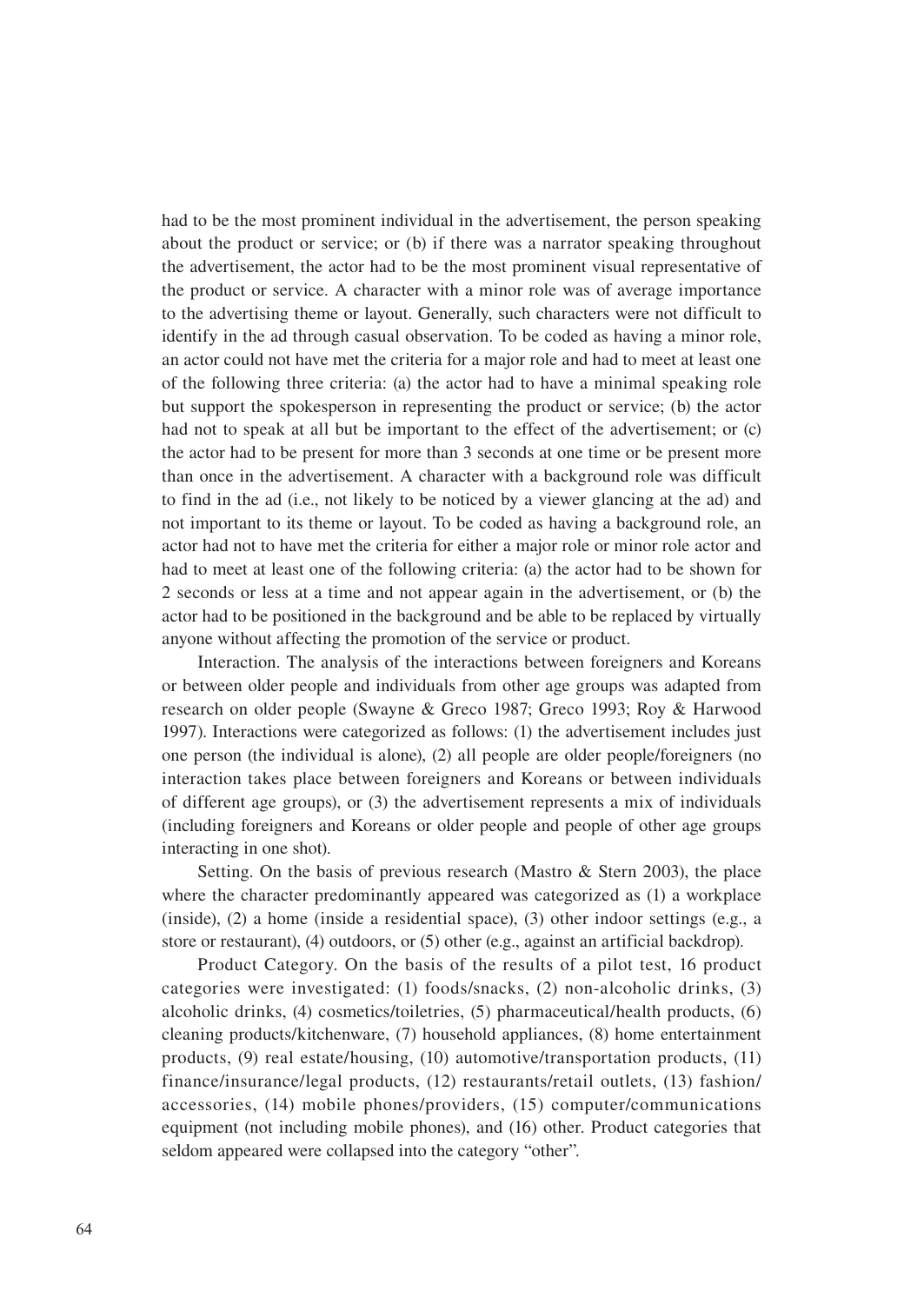### **Results**

Of the 372 television commercials including people, 65 commercials (17.5%) included foreigners, out of which  $80.0\%$  (n = 52) of commercials included white people, 7.7% (n = 5) included black people, 1.5% (n = 1) included East Asian people, and  $10.8\%$  (n = 7) featured multiple racial groups. At 17.5%, foreigners are clearly overrepresented given the demographic reality; South Korea is currently one of the most ethnically homogenous nations, as approximately 2% of residents are foreign born (Korea Times 2011). The foreigners were mostly young, with 49.2% (n = 32) in the age group 18-34, 16.9% (n = 11) in the age group 35-49, 9.2%  $(n = 6)$  50 or older, and 7.7%  $(n = 5)$  in the age group 0-17. In 16.9%  $(n = 11)$  of commercials, foreigners of different age groups appeared.

In contrast, there were 44 commercials (11.8%) that included older people, of which 59.1% (n = 26) included older people in the age group 50-64, 22.7% (n = 10) depicted older people ages 65 or older (or 2.7% within commercials with people) and  $18.2\%$  (n = 8) included both age groups. Thus, older people were clearly underrepresented given the demographic reality, as individuals in the age group 65 or older comprise 11% of the population (Korea Times 2009), whereas they were represented in only 2.7% of television ads with people.

As shown in Table 1, most foreigners and older people were male (60.0% vs. 63.6%); only a relatively small number were female (12.3% vs. 9.1%), and in some advertisements, male and female foreigners and older people appeared together (27.7% vs. 27.3%). The predominance of males, however, did not carry over into the overall sample of commercials with primary characters, in which 58.1% of such characters were females (Prieler 2011).

The foreigners and older people were rarely celebrities (13.8% vs. 15.9%); they were more often non-celebrities (86.2% vs. 84.1%). Again, this finding was in stark contrast to the results found for the overall sample of commercials with primary characters, in which 62.7% of those individuals were celebrities (Prieler 2011).

In contrast, the "role" showed the differences between foreigners and older people. Foreigners were mostly depicted in major roles (73.8% vs. 31.8%), whereas older people mostly played minor roles (52.3% vs. 21.5%). Older people also appeared in background roles in fewer cases (15.9%), but foreigners almost never did (4.6%).

The results for the "interaction" variable also differed for foreigners and older people. Foreigners were predominantly alone (64.6%); they were only rarely with other foreigners (21.5%) and interacted with Koreans even less often (13.8%). In contrast, older people mostly appeared with individuals from multiple age groups (72.7%) and rarely appeared alone (20.5%) or only with other older people (6.8%).

Foreigners and older people were also depicted in different settings. The foreigners were predominantly outdoors (46.2%) or at home (27.7%). The older people were outdoors (38.6%), at work (25.0%) or, to a lesser extent, at home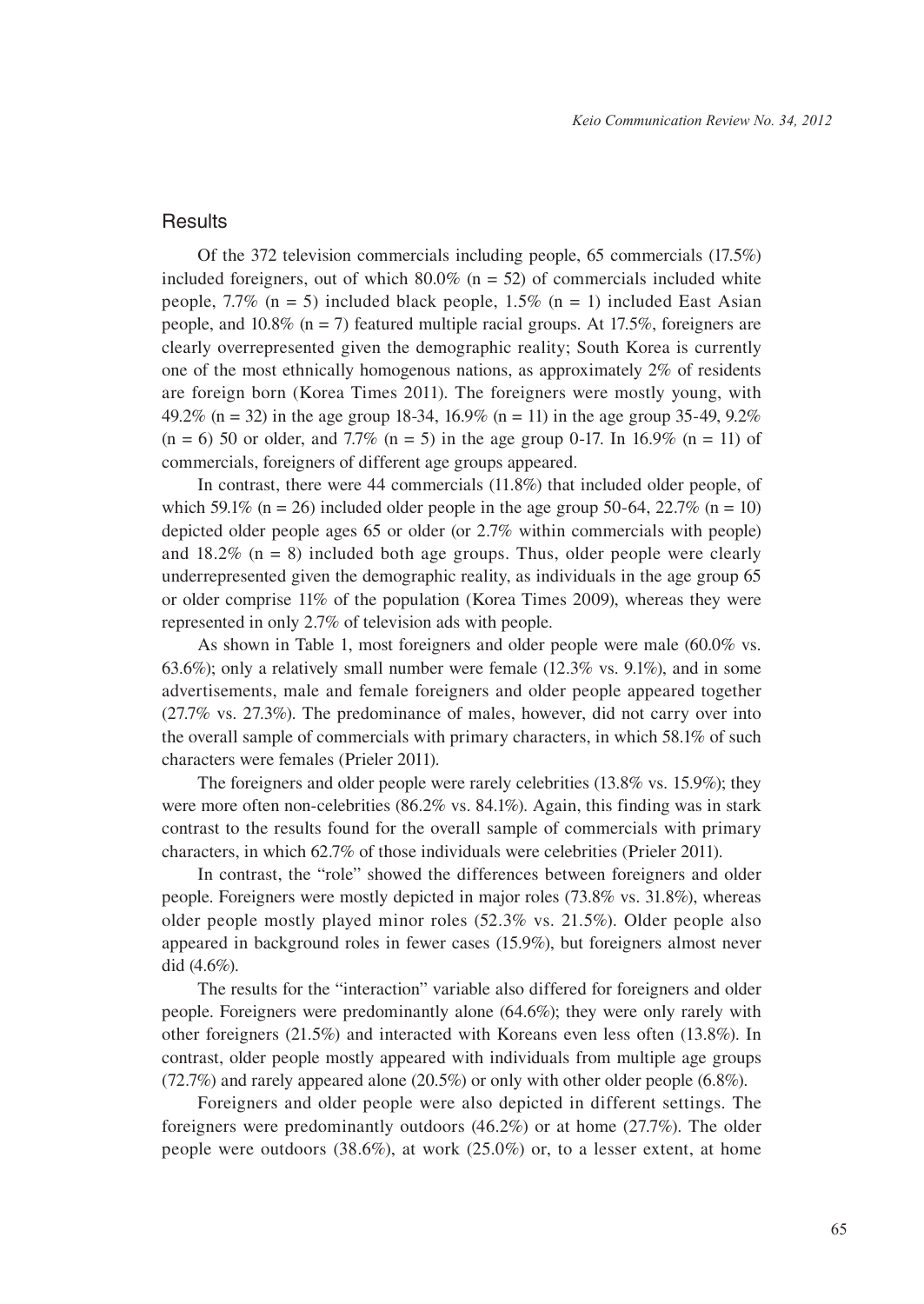(13.6%) and in other indoor settings (11.4%). The greatest percentage difference between the two groups was found for work settings; foreigners only accounted for 4.6% of characters in such settings.

Older people were found in advertisements for products in the finance/ insurance/legal categories (56.8%) and pharmaceuticals/health care category (22.7%). Foreigners were also used in advertisements for products in the finance/ insurance/legal category (18.5%) and, to a lesser degree, in advertisements for foods/snacks (13.8%), restaurants/retail outlets (13.8%), and mobile phones/ providers (12.3%).

| Variables           |                                               | Foreigners<br>$(N = 65)$ |      | Older People<br>$(N = 44)$ |          |
|---------------------|-----------------------------------------------|--------------------------|------|----------------------------|----------|
|                     |                                               | n                        | %    | n                          | %        |
| Gender              | Male                                          | 39                       | 60.0 | 28                         | 63.6     |
|                     | Female                                        | 8                        | 12.3 | 4                          | 9.1      |
|                     | <b>B</b> oth                                  | 18                       | 27.7 | 12                         | 27.3     |
| Celebrity           | Non-Celebrity                                 | 56                       | 86.2 | 37                         | 84.1     |
|                     | Celebrity                                     | 9                        | 13.8 | 7                          | 15.9     |
| Role                | Major                                         | 48                       | 73.8 | 14                         | 31.8     |
|                     | Minor                                         | 14                       | 21.5 | 23                         | 52.3     |
|                     | Background                                    | 3                        | 4.6  | 7                          | 15.9     |
| Interaction         | Alone                                         | 42                       | 64.6 | 9                          | 20.5     |
|                     | Only Foreigners or Older People               | 14                       | 21.5 | 3                          | 6.8      |
|                     | Koreans and Foreigners/Multiple<br>Age Groups | 9                        | 13.8 | 32                         | 72.7     |
| Setting             | Home                                          | 18                       | 27.7 | 6                          | 13.6     |
|                     | Work                                          | 3                        | 4.6  | 11                         | 25.0     |
|                     | Other Indoors                                 | 3                        | 4.6  | 5                          | 11.4     |
|                     | Outdoors                                      | 30                       | 46.2 | 17                         | 38.6     |
|                     | Other                                         | 11                       | 16.9 | 5                          | 11.4     |
| Product<br>Category | Finance, Insurance, Legal                     | 12                       | 18.5 | 25                         | 56.8     |
|                     | Pharmaceuticals/Health Care                   | $\overline{0}$           | 0    | 10                         | 22.7     |
|                     | Foods/Snacks                                  | 9                        | 13.8 | $\mathbf{1}$               | 2.3      |
|                     | Restaurants, Retail Outlets                   | 9                        | 13.8 | $\theta$                   | $\theta$ |
|                     | Mobile Phones, Providers                      | 8                        | 12.3 | 3                          | 6.8      |
|                     | Real Estate, Housing                          | 5                        | 7.7  | 1                          | 2.3      |
|                     | Home Entertainment                            | 5                        | 7.7  | $\theta$                   | $\theta$ |
|                     | Nonalcoholic Drinks                           | 5                        | 7.7  | $\theta$                   | $\Omega$ |
|                     | Automotive, Vehicles,<br>Transportation       | 4                        | 6.2  | 1                          | 2.3      |
|                     | Other                                         | 8                        | 12.3 | 3                          | 6.8      |

Table 1: Relationships between Social Groups and Different Variables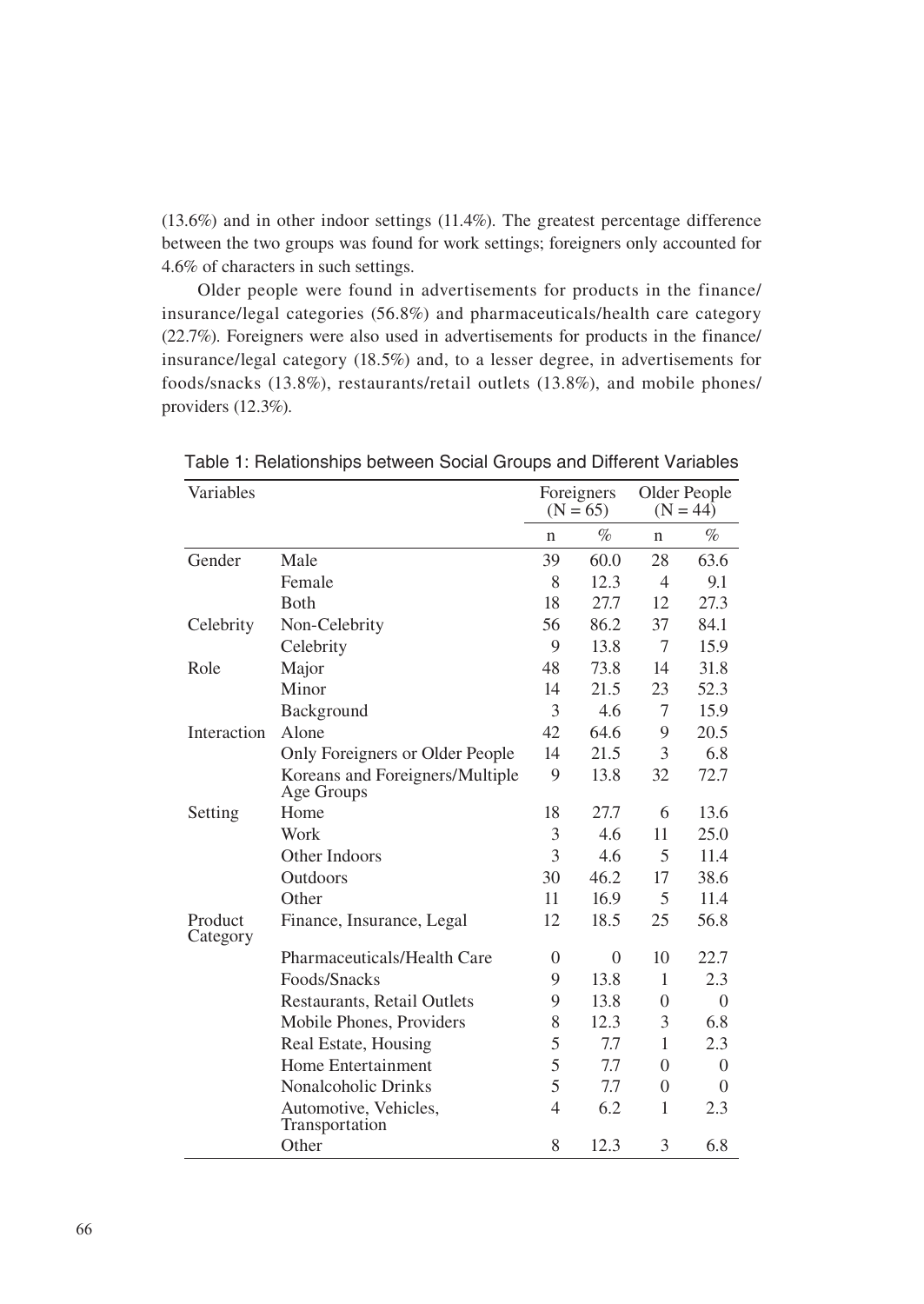# Discussion and Conclusion

This article illustrates how foreigners and older people are represented in South Korean television advertising. Although the representation of these groups was sometimes consistent—for instance, mostly males and non-celebrities were used—they were represented quite differently overall. This result is not surprising given that the two social groups play rather different roles within the society under examination. Nevertheless, this comparison revealed particularities of these groups that would not have become evident otherwise. Foreigners were highly overrepresented given the demographic reality, appearing in 17.5% of TV ads (80% of which were white people). Older people, in contrast, only appeared in 11.8% of TV ads (and were mainly in the 50-64 age group). This percentage is considerably lower than the actual percentage of older people in the population. Foreigners were predominantly young, played major roles, and were mostly depicted alone and separate from Korean people. In contrast, older people almost never appeared alone; instead, they appeared in groups featuring people of multiple ages and were predominantly depicted in minor roles. Most often they advertised finance/ insurance and health/pharmaceutical products. In the sections that follow, these findings will be considered in the context of the previous literature, and possible reasons for and effects of the representation of both groups will be discussed.

#### *Numerical Representations of Social Groups*

Foreigners were clearly overrepresented in South Korean television advertisements at 17.5%. Of the different types of foreigners, white people appeared most often. These findings are consistent with research on Japan (Hagiwara 2004) but inconsistent with those of studies of the United States, where television advertisements properly reflected the demographic reality (Mastro & Stern 2003; Coltrane & Messineo 2000). However, it is problematic to compare these two sets of results. In the case of the United States, these social groups are strongly present within society and have long struggled (as in the case of African-Americans) for adequate representation in television; thus, the representation of such groups has increased over time (Bush, Solomon, & Hair 1977; Zinkhan, Qualls, & Biswas 1990). However, in Japan or South Korea, individuals of other ethnicities (i.e., non-Japanese/non-Korean individuals) can be in most cases equaled with foreigners. Still, it is striking that foreigners—especially white foreigners, who are essentially absent from Korean society—are so often present in television advertising. However, this phenomenon is not exclusive to South Korea and Japan and is not limited to television advertising. Research on South Korean print ads showed that white models were more commonly used than Korean models (Nam, Lee, & Hwang 2011). Similar results were obtained by Frith and associates (2005) in their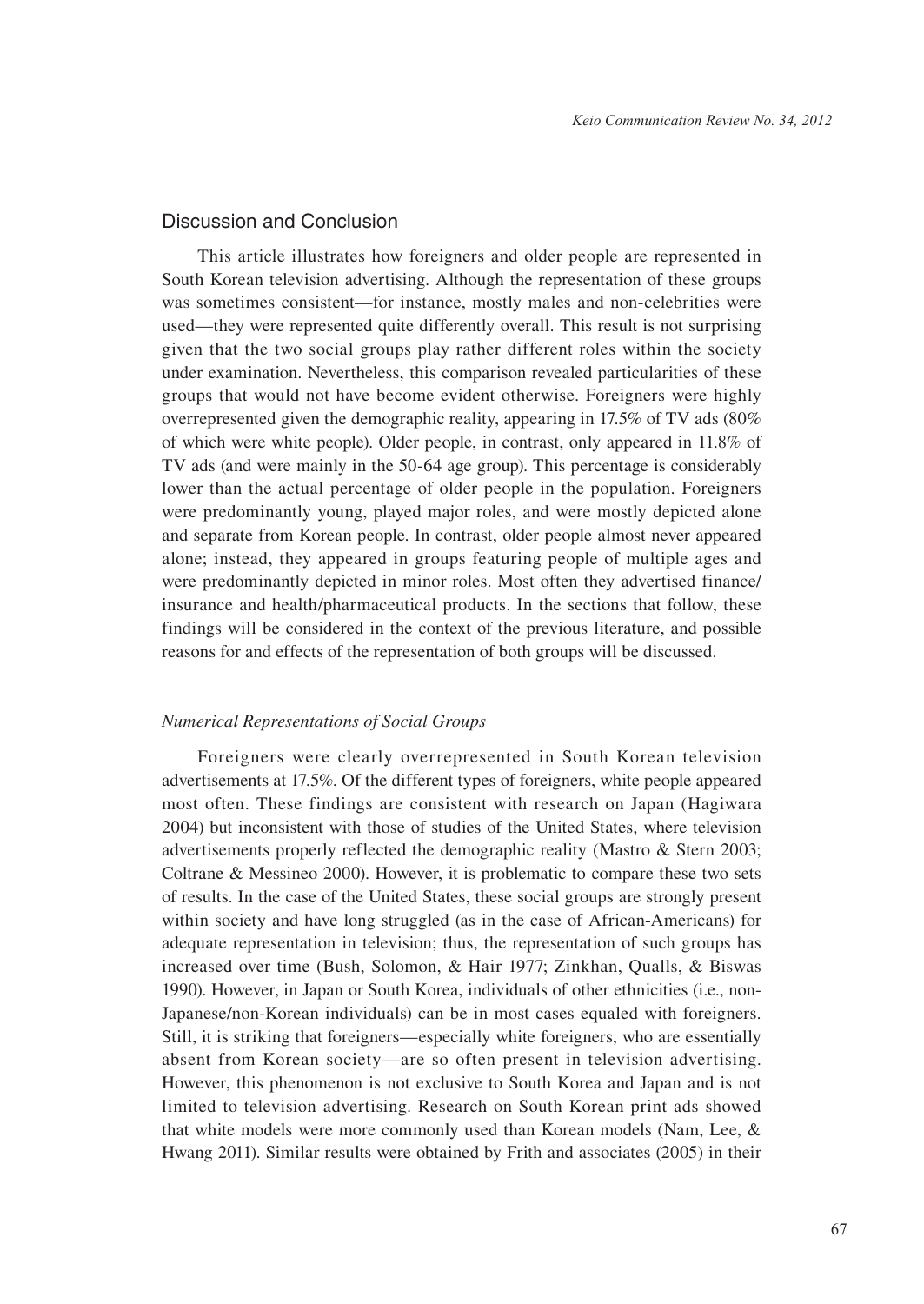research on print advertisements in Singapore and Taiwan.

Prieler (2006) names two major reasons why foreigners are heavily used in Japanese television advertisements: (1) to attract attention and (2) to imbue the product with the same qualities that are associated with the foreign people featured. The latter concept is similar to McCracken's meaning transfer model (McCracken 1989). Meaning transfers are possible in Japan because of the credence of both positive and negative ethnocultural stereotypes. For example, the French language is associated with high elegance or refined taste (Haarmann 1984), white foreigners are bearers of innovation and style (Creighton 1995), and modernism and newness are associated with the West (Ramaprasad & Hasegawa 1990). Generally, foreigners and cultures with positive associations are used in advertising. This brings us to Prieler's (2010) explanation for why white foreigners are predominant in Japanese advertising. Prieler states that this predominance is based on the artificial "racial hierarchy" created by the "ladder of civilizations" (Sugimoto 2003) adopted from the West. The same argument also seems to be valid in the Korean context, in which white foreigners are also greatly overrepresented in television advertisements. Such representations might reinforce the dominance of white people within the hierarchy of foreigners.

Consistent with previous research, our study found that older people were underrepresented. As in Japan (Prieler et al. 2009), this underrepresentation was even more pronounced for the 65+ age group. Whereas 11.8% of commercials included older people (those 50 or older), only 2.7% included those 65 or older, even though this age group accounts for 11% of the actual population (Korea Times 2009). These results show that older people are neglected in television advertising and that such advertising communicates an unfortunate message about their importance within society.

The question that such different representations of foreigners and older people naturally raise is why some social groups are highly overrepresented while others are highly underrepresented. There is no simple answer to this question, but there are some issues to consider. Like Japanese society, Korean society traditionally demands respect for its elders; however, this demand does not necessarily mean that older people will be highly represented in television advertisements (although might possibly influence the particular roles that they play in the television ads). Television advertisements depict a "dream world," using beautiful people and fantasies to sell products. Older people may not be able to be used for such purposes given that they are associated with the end of life. In addition, older people (especially older females) are not generally considered beautiful in society (see also: Prieler et al. 2011b). This may be even more true in South Korea, where plastic surgery now plays an increasingly important role in society (Kim 2003). In contrast, (white) foreigners are considered the standard of beauty in many Asian countries (Creighton 1995), perhaps because of the influence of the Western media,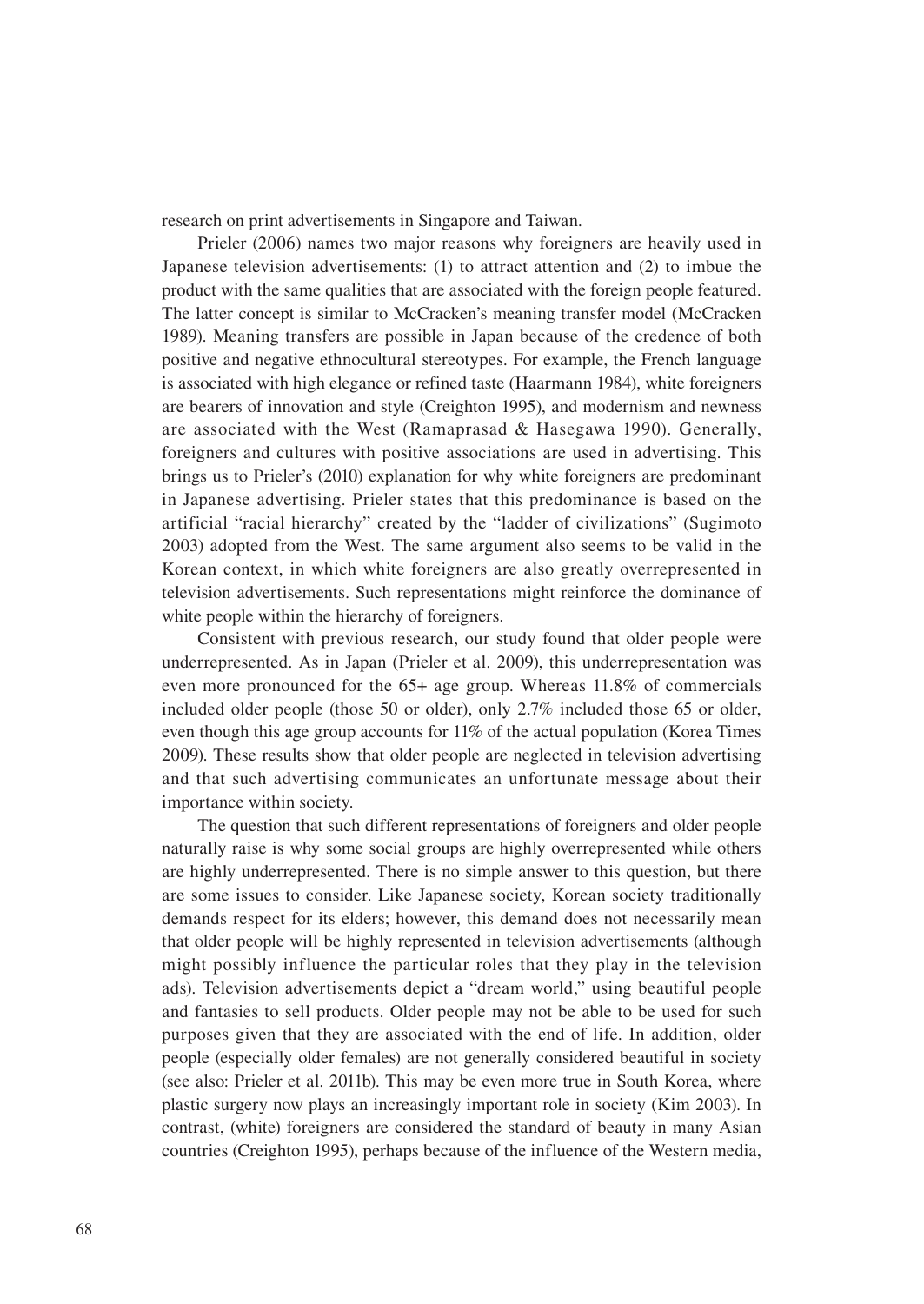the predominance of Western fashion models and, to a certain extent, the persisting artificial racial hierarchy of beauty in South Korea. South Korean society has clearly changed, and the Westernization of its beauty ideals is evident (Jung & Forbes 2006; Kim 2003).

Nevertheless, although the numerical statistics may to some degree indicate importance, as Gerbner and associates (1980) claimed, the extensive portrayal of certain groups has not necessarily had a positive effect on them. Such outcomes depend on the actual portrayals of the various social groups in question; in fact, very common stereotypical or negative depictions may even have negative effects on the groups being portrayed (Collins 2011). The existence of these types of negative effects was revealed in a study of the United States that found that black people were represented as commonly as they should be given their proportion of the actual population but that subtle racism nevertheless existed in television advertisements (Bristor, Lee, & Hunt 1995). Similarly, a study in Japan (Prieler 2010) demonstrated that white people were clearly overrepresented but were portrayed in rather stereotypical and sometimes negative ways.

#### *Gender, Celebrities, and Role*

Gender is an important consideration in this type of research, as it can tell us a great deal about gender relations and gender images within the society under analysis. In South Korean television advertisements, older people were predominantly male. These findings are consistent with those of most previous research conducted in most countries around the world. One reason for these findings may be the so-called double standard of aging: society is more permissive in its response to male aging than it is in responding to female aging (Sontag 1997), and females are generally chosen in the media for their youth and looks (Prieler et al. 2011a). Interestingly, the foreigners were also generally male in this study. These results are inconsistent with those of studies of Japan, where mostly similar numbers were found for the two genders (Hagiwara 2004; Kozakai 1996), and suggests the need for further research. Overall, the gender results tell us something about foreigners and older people in South Korea, especially given that the overall sample was actually dominated by females. Older people and foreigners are expected to be males rather than females in South Korea. Such representations might shape the expectations of the audience regarding these groups.

Similarly, the usage of foreign and older celebrities also ran contrary to the trend displayed by the overall sample. Only approximately 15% of the two social groups were celebrities, whereas they comprised more than 60% of the overall sample. These results are consistent with those of previous research on Japan, which revealed that only 0.9% of commercials included foreign celebrities (Mueller 1992). One reason for these results may be that anonymous foreigners are said to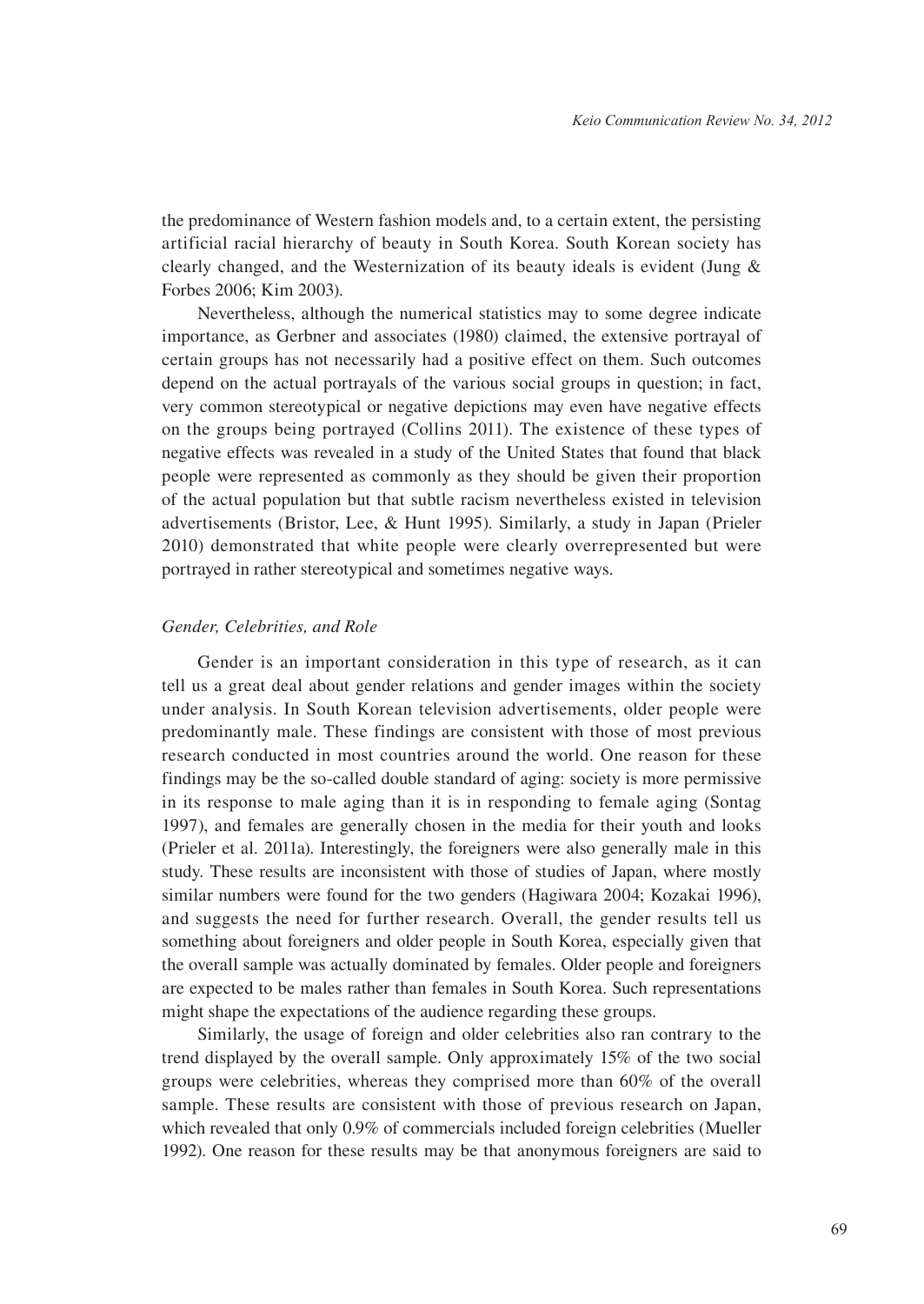have the same effect as domestic celebrities but can be hired for a much smaller fee. In contrast, the finding that only a few celebrities were older people is rather surprising. Using celebrities who are older is a common strategy in Japan (Prieler et al. 2010). Korean advertisers might adopt the technique employed in Japan to further increase the amount of older people represented in advertisements without alienating younger potential target groups.

As previously argued, the number of people represented from various social groups does not necessarily indicate their real importance. The type of role in which they are depicted, whether major, minor or background, may provide a better picture of their perceived significance. For instance, foreigners were predominantly portrayed in major roles in South Korean television advertising, as in previous research in Japan (Hagiwara 2004). This result may be because when a foreigner is used to attract attention, he or she is positioned in the center rather than in the background. In short, foreigners have enough value and importance to be shown alone and attract attention. In contrast, this research found older people in minor roles, which is problematic and might suggest to the audience that older people have limited importance in society. Older people in South Korea were also often depicted as interacting with people from different age groups. This result may indicate that older people were often only added to advertisements to indicate that the product in question could be used or appeal to different age groups. This phenomenon was also visible in Japan in people ages 60 or older (Prieler 2008). However, this finding is inconsistent with the results of previous research on South Korea, in which older people were mainly found to play major roles (Lee et al. 2006; Ong & Chang 2009). Instead, it is more consistent with the results of research in the United States and Great Britain (Roy & Harwood 1997; Simcock & Sudbury 2006). This discrepancy requires further attention and research.

#### *Interaction, Setting, and Product Category*

Interactions between social groups can tell us a lot about their degree of acceptance and image within society. Foreigners were mostly alone in South Korean television advertisements, as also occurred in Japan (Hagiwara 2004). This result might indicate that foreigners are still "aliens" and that interaction between Koreans and foreigners is rare. Such representations certainly do not encourage interaction with foreigners and might suggest that foreigners are different from Koreans. However, the depiction of foreigners alone also indicates their value to Korean advertisers. In contrast, older people were mostly depicted with people from multiple age groups, as was also found in previous studies of the United States (Greco 1993; Roy & Harwood 1997; Zimmerman 2001). Whereas interactions between foreigners and Koreans could have been considered positive, it is problematic that older people never appeared alone in these television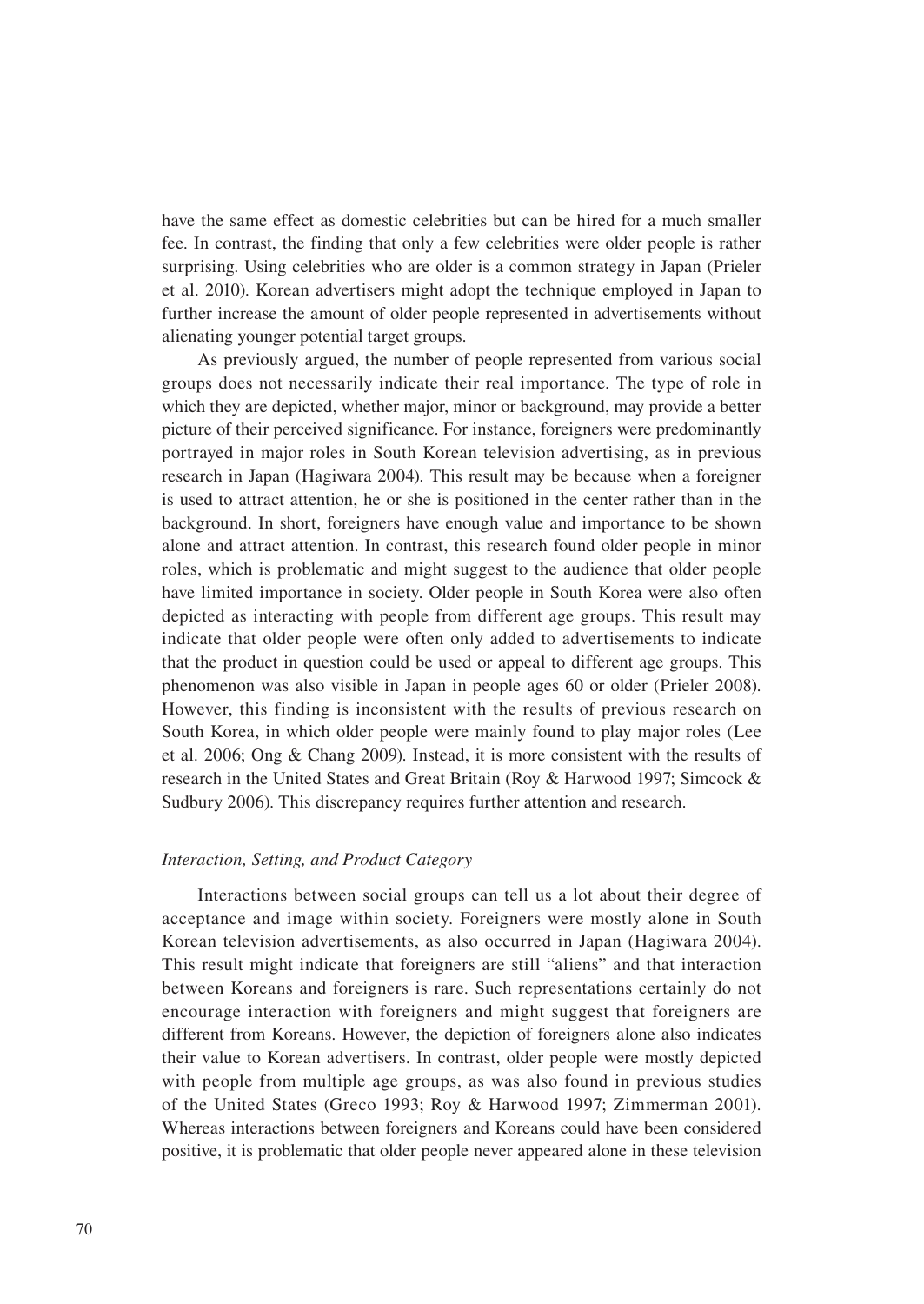advertisements. This result might indicate that older people are not considered sufficiently important to be shown alone and that they are only included to augment the effect of presenting other age groups. Thus, older people alone may not be considered sufficient to sell a product. The situation is similar in Japan, where older people were also rarely shown alone. However, their appearance alone has increased dramatically during the last decade (Hagiwara et al. 2009; Prieler et al. 2011b), and such developments may also occur in the increasingly aging South Korean society.

The setting in which social groups appear may communicate to the audience what behavior should be expected of various social groups. Thus, it is significant that foreigners were predominantly depicted outdoors or at home rather than at work. These results are consistent with what Prieler (2010) found in Japan: namely, white foreigners are commonly associated with leisure activities. Older people were often outdoors but were also depicted at work (unlike foreigners). These findings are consistent with those of previous research on South Korea and Japan (Ong & Chang 2009; Prieler et al. 2011b) and indicate that older people were not portrayed stereotypically as inactive and sitting at home, which is a positive sign. However, this result may be associated with the fact that the majority of the older people portrayed were in the 50-64 age group.

The product categories associated with social groups can indicate what stereotypes are associated with those groups. Foreigners were mostly associated with finance/insurance/legal products, foods/snacks, and mobile phones/providers. Overall, these findings are quite different than those obtained in previous research in Japan (Hagiwara 2004; Hiyoshi 2001). In contrast, the findings for older people were somewhat similar to those obtained in previous research. Finance/ insurance/legal products were again the products most commonly associated with older people, followed by pharmaceuticals/health care products, which were stereotypically associated with older people in previous studies. Older people are often used to show that a financial or insurance product has long-term value and to suggest how one might spend one's retirement if using such a product. Pharmaceuticals/health care is a stereotypical product category associated with older people, who are assumed to have more health issues than younger people. Such product associations might develop and reinforce stereotypes about older people.

#### *Recommendations, Limitations and Further Research*

This article has revealed similarities and differences between representations of foreigners and older people. Given that such representations affect how the audience perceives these groups (Bandura 2009; Gerbner 1998), improvements in these representations should be made. Such improvements are even more important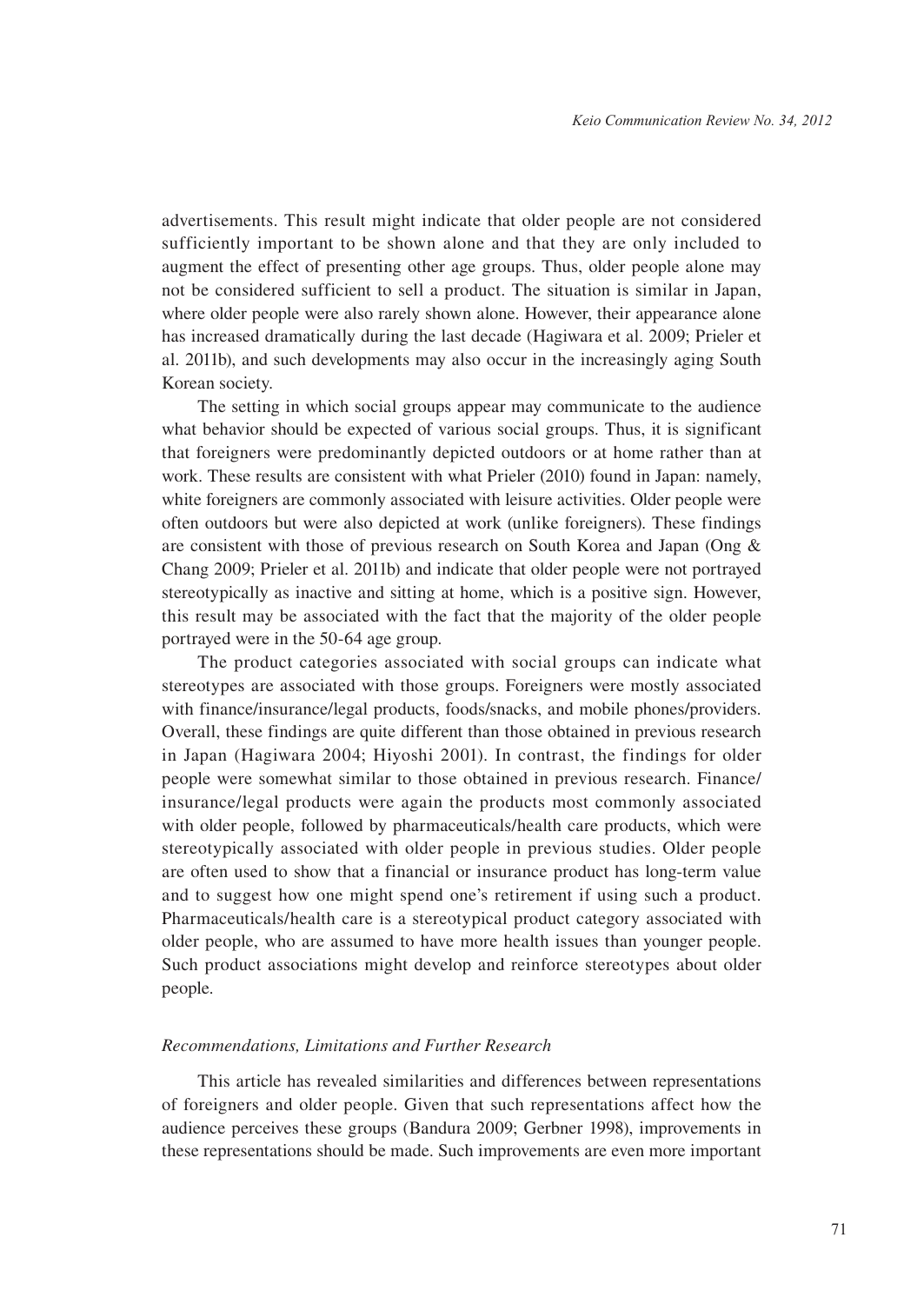now given that the populations of older people and foreigners are rapidly increasing in South Korea. The results of this article yield several recommendations for advertising practitioners:

- The numerical representations of older people should be increased in a country that is rapidly aging. In contrast, the dominance of (white) foreigners in these advertisements and the underlying reasons for their prevalence should be critically examined, and the representation of Asians should be increased.
- • More female foreigners and older people should be represented to provide a more realistic picture of reality.
- More interactions between foreigners and Koreans should be employed to show that such interactions are not unnatural. In addition, more older people should be represented alone and in major roles to show their importance in society.
- The variety of product categories in which older people are used for advertising should be increased; older people should not be limited to advertising stereotypical products.

Like all research, this study has limitations. One general limitation of content analysis is that researchers may not be able to use it to predict the effects of media representations. Thus, further research should be conducted to determine the effects of the representation of foreigners and older people in South Korea. In addition, the sample used in this study is only taken from prime-time advertisements, and thus, the results cannot be used to determine the representation of these groups in daytime advertisements, which may be different in this respect. Moreover, the samples of foreigners and older people were rather small. With these limitations in mind, future research should employ larger samples and record advertisements during different times of day. Nevertheless, this study provides initial insight into the representation of foreigners and older people in South Korean television advertisements and can be used as the basis for future research in this area, as well as to spur on thinking about the theory and rules underlying the representation of social groups in television advertising.

# **NOTES**

1. In this study, "older" people were defined as those 50 years old and older (50+) in accordance with recent research on the topic (Prieler et al. 2009; Simcock & Sudbury 2006). In studies such as those in the United States, terms like "ethnicity" or "race" were used; however, the term "foreigner" seemed most appropriate for this study because other ethnicities and races are nearly equal to foreigners in the Korean context.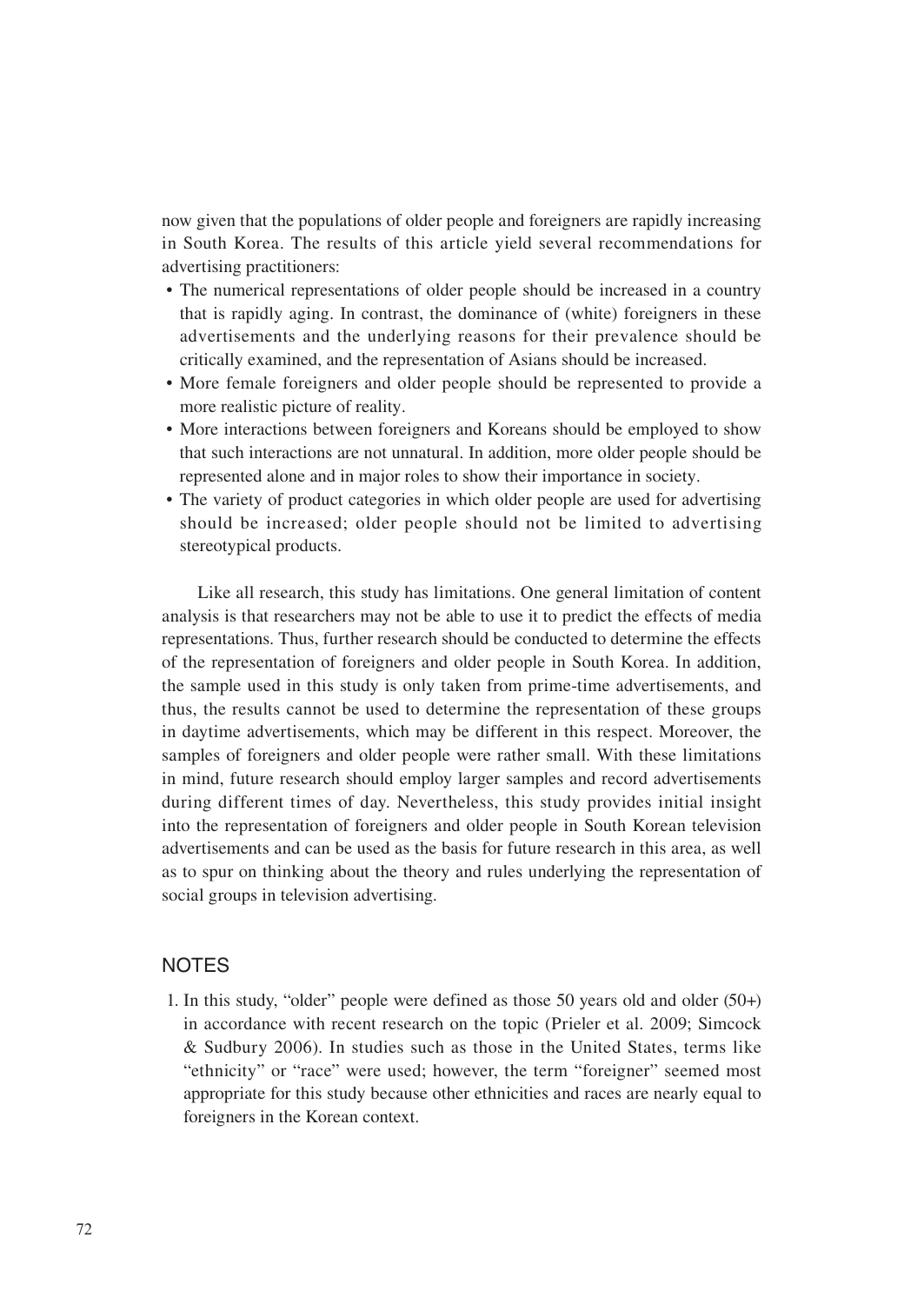# **REFERENCES**

- BANDURA Albert (2009). "Social Cognitive Theory of Mass Communication". In BRYANT Jennings & OLIVER Mary Beth (eds.), *Media Effects: Advances in Theory and Research*. New York, NY: Routledge. 94-124.
- BRISTOR Julia M., LEE Renee Gravois & HUNT Michelle R. (1995). "Race and Ideology: African-American Images in Television Advertising". *Journal of Public Policy & Marketing*, 14(1): 48-59.
- BUSH Ronald F., SOLOMON Paul J. & HAIR Joseph F. (1977). "There Are More Blacks in TV Commercials". *Journal of Advertising Research*, 17(1): 21-25.
- CHOI Sejung Marina, LEE Wei-Na & KIM Hee-Jung (2005). "Lessons from the Rich and Famous: A Cross-Cultural Comparison of Celebrity Endorsement in Advertising". *Journal of Advertising*, 34(2): 85-98.
- COLLINS Rebecca L. (2011). "Content Analysis of Gender Roles in Media: Where Are We Now and Where Should We Go?". *Sex Roles*, 64(3/4): 290-298.
- COLTRANE Scott & MESSINEO Melinda (2000). "The Perpetuation of Subtle Prejudice: Race and Gender Imagery in 1990s Television Advertising". *Sex Roles*, 42(5/6): 363-389.
- CREIGHTON Millie R. (1995). "Imaging the Other in Japanese Advertising Campaigns". In CARRIER James G. (ed.), *Occidentalism: Images of the West*. Oxford, UK: Oxford University Press. 135-160.
- DONLON Margie M., ASHMAN Ori & LEVY Becca R. (2005). "Re-Vision of Older Television Characters: A Stereotype-Awareness Intervention". *Journal of Social Issues*, 61(2): 307-319.
- EISEND Martin (2010). "A Meta-Analysis of Gender Roles in Advertising". *Journal of the Academy of Marketing Science*, 38(4): 418-440.
- FOWLES Jib (1996). *Advertising and Popular Culture*. Thousand Oaks, CA: Sage.
- FRITH Katherine T. & MUELLER Barbara (2010). *Advertising and Societies: Global Issues*. New York, NY: Peter Lang.
- FRITH Katherine T., SHAW Ping & CHENG Hong (2005). "The Construction of Beauty: A Cross-Cultural Analysis of Women's Magazine Advertising". *Journal of Communication*, 55(1): 56-70.
- FURNHAM Adrian & MAK Twiggy (1999). "Sex-Role Stereotyping in Television Commercials: A Review and Comparison of Fourteen Studies Done on Five Continents over 25 Years". *Sex Roles*, 41(5/6): 413-437.
- FURNHAM Adrian & PALTZER Stephanie (2010). "The Portrayal of Men and Women in Television Advertisements: An Updated Review of 30 Studies Published since 2000". *Scandinavian Journal of Psychology*, 51(3): 216-236.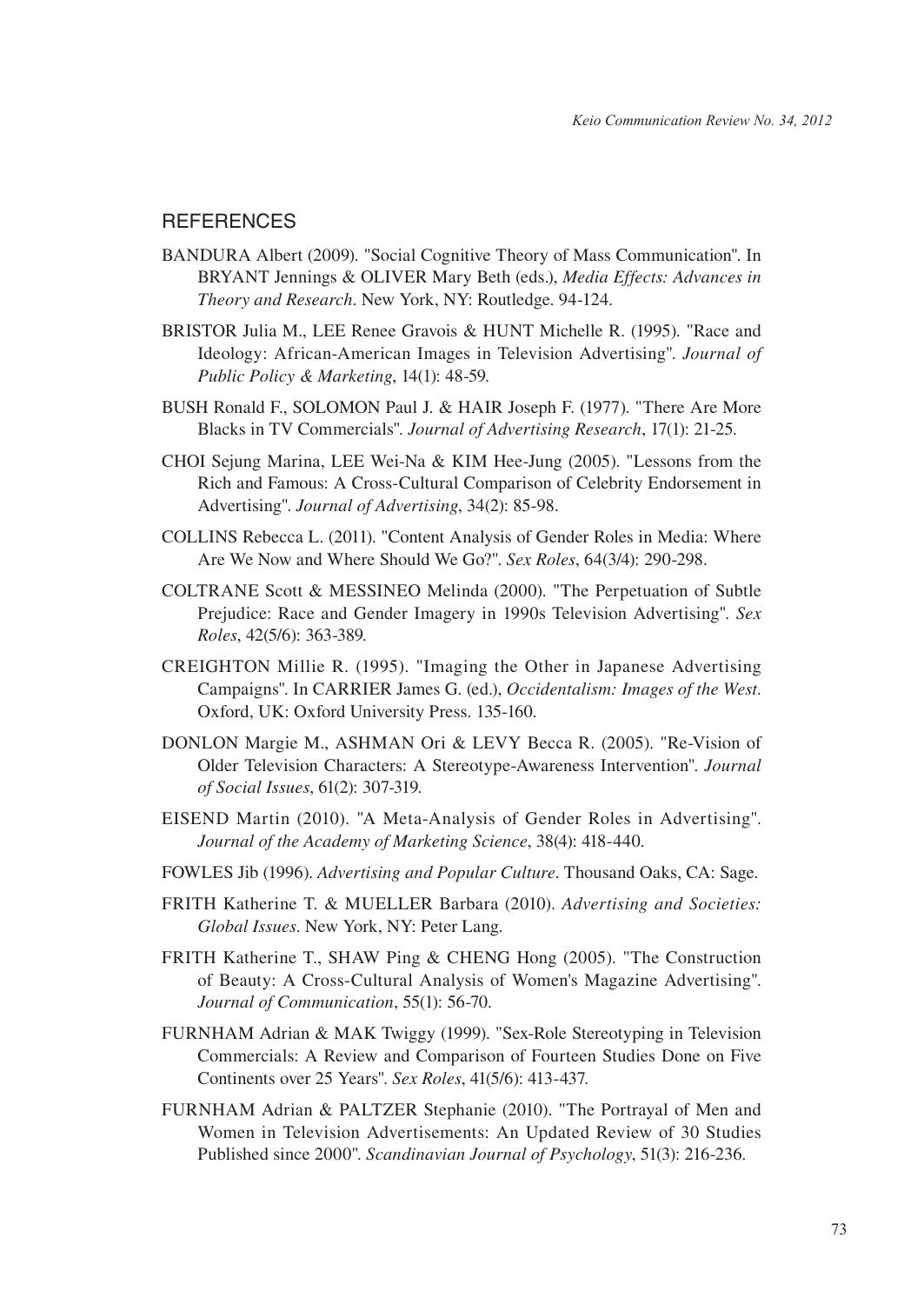- GERBNER George (1998). "Cultivation Analysis: An Overview". Mass *Communication & Society*, 1(3/4): 175-194.
- GERBNER George, GROSS Larry, SIGNORIELLI Nancy & MORGAN Michael (1980). "Aging with Television: Images on Television Drama and Conceptions of Social Reality". *Journal of Communication*, 30(1): 37-47.
- GRECO Alan J. (1993). "The Incidence and Portrayal of the Elderly in Television Advertising". *The Journal of Marketing - Theory and Practice*, 2(Fall): 140- 154.
- HAARMANN Harald (1984). "The Role of Ethnocultural Stereotypes and Foreign Languages in Japanese Commercials". *International Journal of the Sociology of Language*, 50: 101-121.
- HAGIWARA Shigeru (2004). "Nihon no Terebi Kōkoku ni Arawareru Gaikoku Imēji no Dōkō [Trends of Foreign Images in Japanese Television Commercials]". *Keio Media and Communications Research*, 54: 5-26.
- HAGIWARA Shigeru, PRIELER Michael, KOHLBACHER Florian & ARIMA Akie (2009). "Nihon no Terebi CM ni Okeru Kōreishazō no Hensen: 1997nen to 2007nen no Hikaku [Changes in the Representation of Older Adults in Japanese TV Commercials: Comparing the Years 1997 and 2007]". *Keio Media and Communications Research*, 59: 113-129.
- HAJJAR Wendy J. (1997). "The Image of Aging in Television Commercials: An Update for the 1990s". In NOOR Al-Deen Hana S. (ed.), *Cross-Cultural Communication and Aging in the United States*. Mahwah, NJ: Lawrence Erlbaum. 231-244.
- HIGGS Bronwyn & MILNER Laura (2006). "Portrayals of Maturity in Australian Television Commercials: A Benchmark Study". In BURGE Andrew (ed.), *6th Annual Hawaii International Business Conference Proceedings*. http:// eprints.vu.edu.au/876/1/Portrayals\_of\_Maturity\_in\_Australian\_Television\_ Commercials-final.pdf
- HIYOSHI Akihiko (2001). "Terebi Kōkoku no Naka no Gaikokujin Tōjō Jinbutsuzō to Sono Henka [Changes in the Image of "Foreign" Characters in Television Advertising]". *Nenpō Shakaigakuronshū (Kantō Shakaigakkai)*, 14(June): 89- 101.
- HOLDEN Todd Joseph Miles (2004). "Advertising: A Synthetic Approach". In DOWNING John D. H., McQUAIL Denis, SCHLESINGER Philip & WARTELLA Ellen A. (eds.), *The Sage Handbook of Media Studies*. Thousand Oaks, CA: Sage. 447-476.
- JUNG Jaehee & FORBES Gordon B. (2006). "Multidimensional Assessment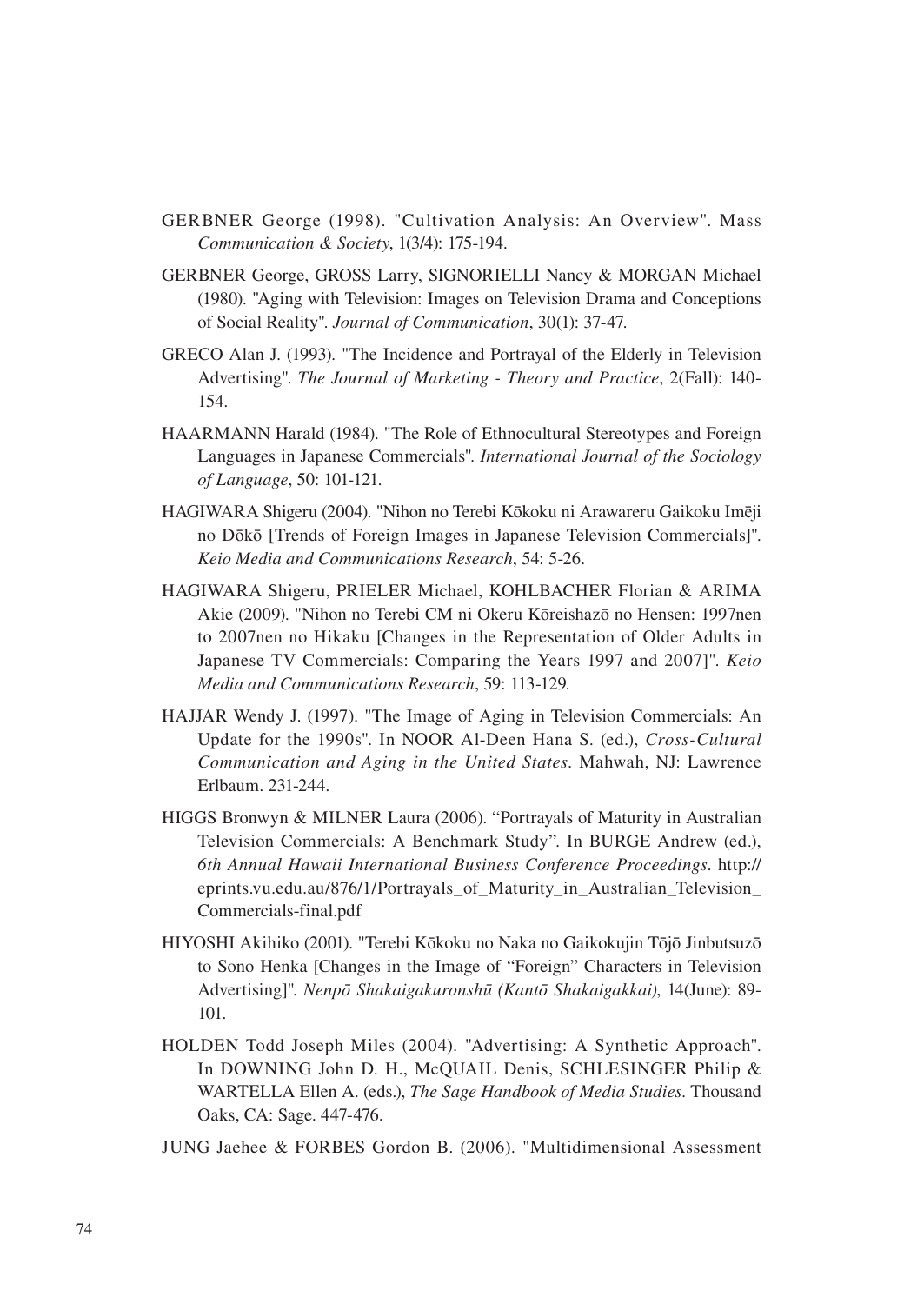of Body Dissatisfaction and Disordered Eating in Korean and US College Women: A Comparative Study". *Sex Roles*, 55(1/2): 39-50.

- KESSLER Eva-Marie, SCHWENDER Clemens & BOWEN Catherine E. (2010). "The Portrayal of Older People's Social Participation on German Prime-Time TV Advertisements". *Journal of Geronotology: Social Sciences*, 65B(1): 97- 106.
- KIM Taeyon (2003). "Neo-Confucian Body Techniques: Women's Bodies in Korea's Consumer Culture". *Body & Society*, 9: 97-113.
- KOBACO (2006). *Introduction to Broadcast Advertising in Korea*. http://www. kobaco.co.kr/eng/cyberpr/image/english\_2006.pdf
- *Korea Times* (2009). "Korea to Become Most Aged Society in OECD in 2050." http://www.koreatimes.co.kr/www/news/biz/2010/05/123\_48264.html
- (2011). "Korea Ready to Embrace Multicultural Society." http://www. koreatimes.co.kr/www/news/biz/2011/11/291\_66147.html
- KORZENNY Felipe & NEUENDORF Kimberly (1980). "Television Viewing and Self-Concept of the Elderly". *Journal of Communication*, 30(1): 71-80.
- KOZAKAI Toshiaki (1996). *Ibunka Juyō no Paradokkusu [The Paradox of Foreign Culture Acceptance]*. Tokyo, Japan: Asahi Shimbunsha.
- LEE Bhoung-Kwan, KIM Bong-Chul & HAN Sangpil (2006). "The Portrayal of Older People in Television Advertisements: A Cross-Cultural Content Analysis of the United States and Korea". *International Journal of Aging and Human Development*, 63(4): 279-297.
- LEE Monica M., CARPENTER Brian & MEYERS Lawrence S. (2007). "Representations of Older Adults in Television Advertisements". *Journal of Aging Studies*, 21(1): 23-30.
- MAHER Jill K., HERBST Kenneth C., CHILDS Nancy M. & FINN Seth (2008). "Racial Stereotypes in Children's Television Commercials". *Journal of Advertising Research*, 48(1): 80-93.
- MARES Marie-Louise & CANTOR Joanne (1992). "Elderly Viewers' Responses to Televised Portrayals of Old Age: Empathy and Mood Management Versus Social Comparison". *Communication Research*, 19(4): 459-478.
- MASTRO Dana E., BEHM-MORAWITZ Elizabeth & KOPACZ Maria A. (2008). "Exposure to TV Portrayals of Latinos: The Implications of Aversive Racism and Social Identity Theory". *Human Communication Research*, 34(1): 1-27.
- MASTRO Dana E. & STERN Susannah R. (2003). "Representations of Race in Television Commercials: A Content Analysis of Prime-Time Advertising". *Journal of Broadcasting & Electronic Media*, 47(4): 638-647.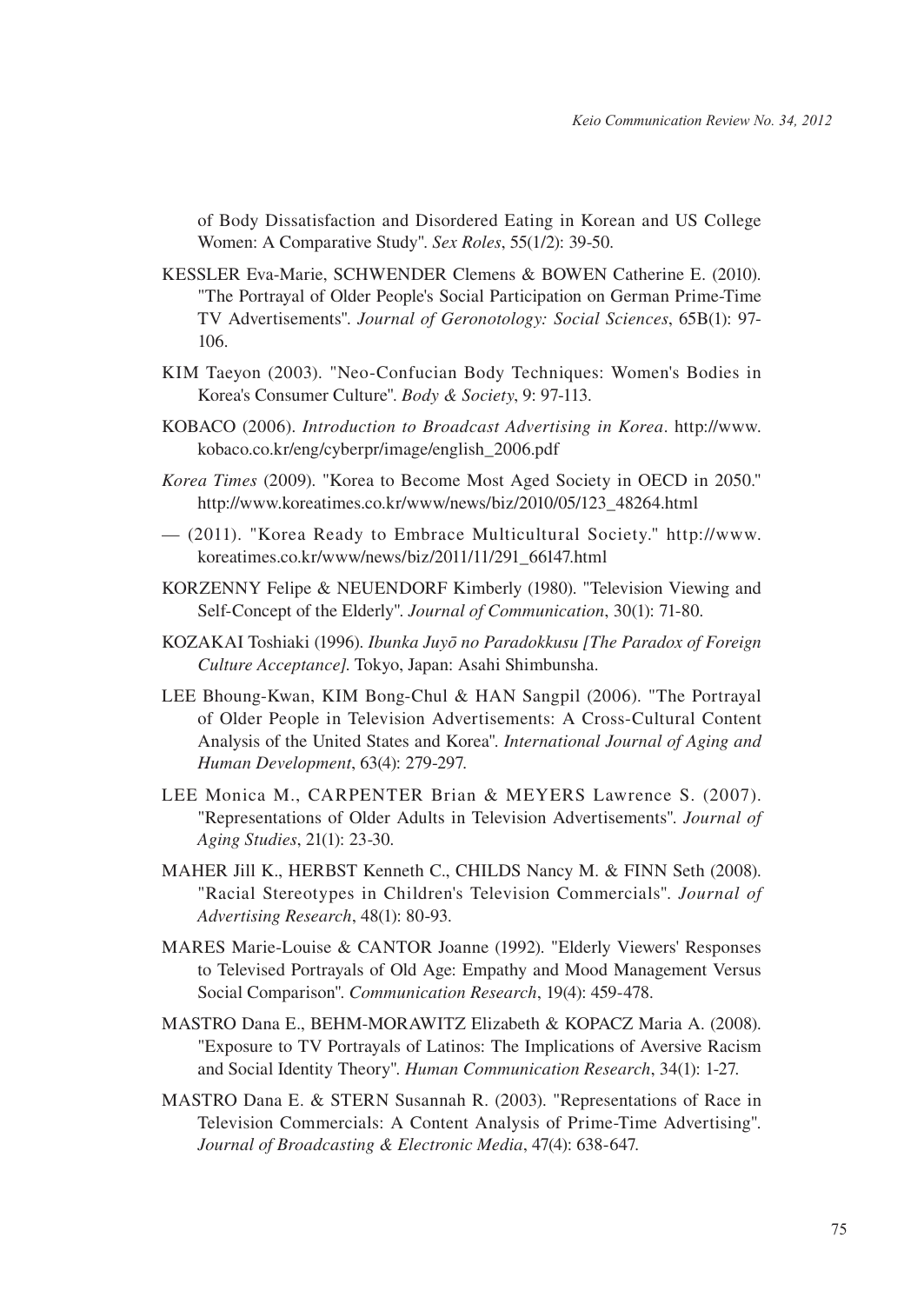- MASTRO Dana E. & TUKACHINSKY Riva (2011). "The Influence of Exemplar Versus Prototype-Based Media Primes on Racial/Ethnic Evaluations". *Journal of Communication*, 61(5): 916-937.
- McCRACKEN Grant (1989). "Who Is the Celebrity Endorser? Cultural Foundations of the Endorsement Process". *Journal of Consumer Research*, 16(3): 310-321.
- MILLER Darryl W., LEYELL Teresita S. & MAZACHEK Juliann (2004). "Stereotypes of the Elderly in U.S. Television Commercials from the 1950s to the 1990s". *International Journal of Aging and Human Development*, 58(4): 315-340.
- MUELLER Barbara (1992). "Standardization Vs. Specialization: An Examination of Westernization in Japanese Advertising". *Journal of Advertising Research*, 32(1): 15-24.
- NAM Kyoungtae, LEE Guiohk & HWANG Jang-Sun (2011). "Gender Stereotypes Depicted by Western and Korean Advertising Models in Korean Adolescent Girls' Magazines". *Sex Roles*, 64(3/4): 223-237.
- NEUENDORF Kimberly A. (2011). "Content Analysis A Methodological Primer for Gender Research". *Sex Roles*, 64(3/4): 276-289.
- ONG Fon Sim & CHANG Hee Kyung (2009). "Older People as Models in Advertisements: A Cross-Cultural Content Analysis of Two Asian Countries". *Journal of Business & Policy Research*, 4(2): 1-15.
- OPPLINGER Patrice A. (2007). "Effects of Gender Stereotyping on Socialization". In PREISS Raymond W., GAYLE Barbara Mae, BURRELL Nancy, ALLEN Mike & BRYANT Jennings (eds.), *Mass Media Effects Research: Advances through Meta-Analysis*. Mahway, NJ: Lawrence Erlbaum. 199-214.
- PASSUTH Patricia M. & COOK Fay Lomax (1985). "Effects of Television Viewing on Knowledge and Attitudes About Older Adults: A Critical Reexamination". *The Gerontologist*, 25(1): 69-77.
- PETERSON Robin T. & ROSS Douglas T. (1997). "A Content Analysis of the Portrayal of Mature Individuals in Television Commercials". *Journal of Business Ethics*, 16(4): 425-433.
- POLLAY Richard W. (1986). "The Distorted Mirror: Reflections on the Unintended Consequences of Advertising". *Journal of Marketing*, 50(2): 18-36.
- PRAET Carolus (2009). "National Wealth or National Culture? A Multi-Country Study of the Factors Underlying the Use of Celebrity Endorsement in Television Advertising". In DE PELSEMACKER Patrick & DENS Nathalie (eds.), *Advertising Research: Message, Medium, and Context*. Antwerpen,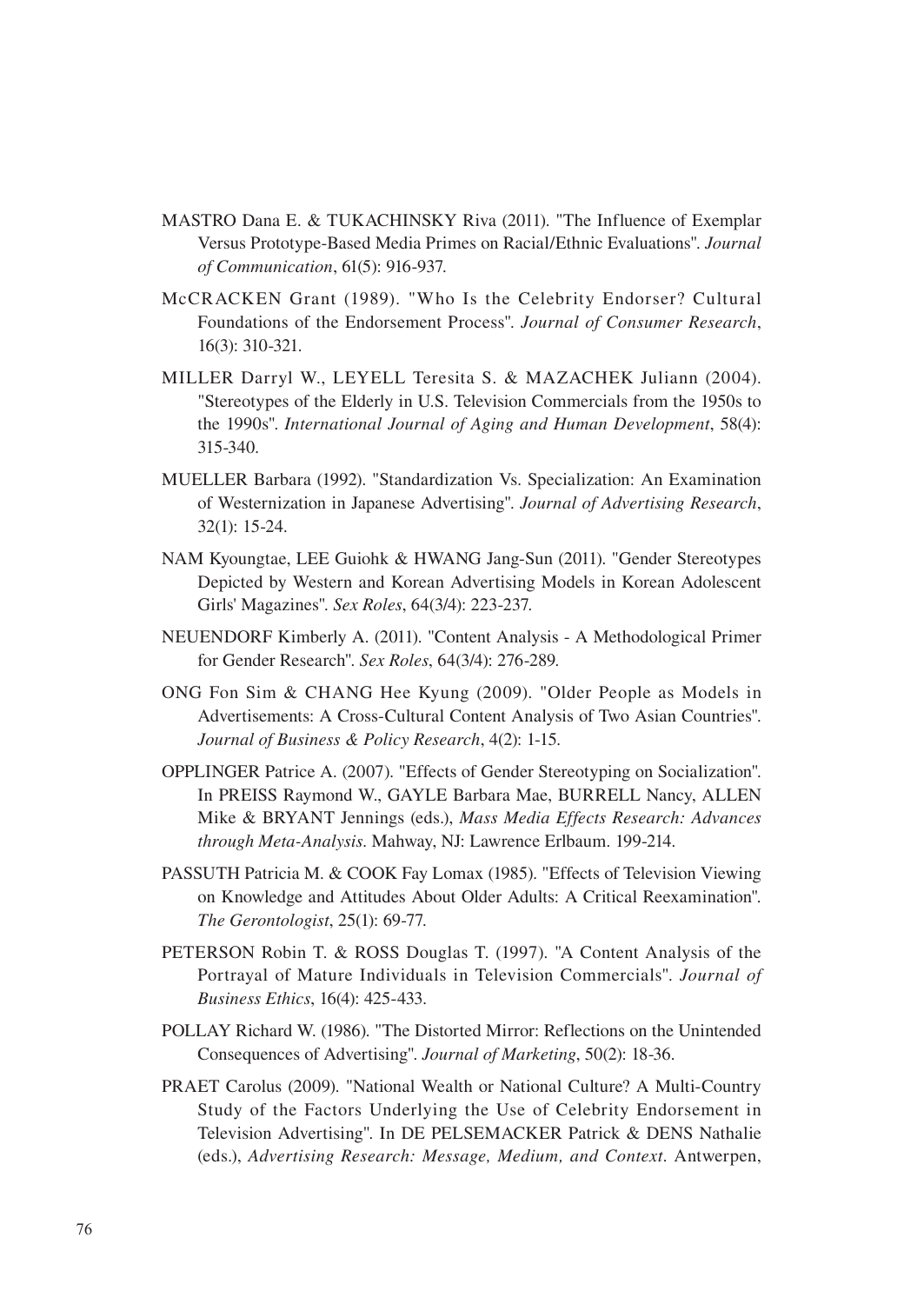Netherlands: Garant. 383-392.

- PRIELER Michael (2006). *The Representation of 'the Foreign' in Japanese Television Commercials*. Unpublished doctoral thesis. Tohoku University, Japan.
- (2008). "Silver Advertising: Elderly People in Japanese TV Ads". In KOHLBACHER Florian & HERSTATT Cornelius (eds.), *The Silver Market Phenomenon: Business Opportunities in an Era of Demographic Change*. Heidelberg: Springer. 269-277.
- (2010). "Othering, Racial Hierarchies and Identity Construction in Japanese Television Advertising". *International Journal of Cultural Studies*, 13(5): 511- 529.
- (2011). "Gender Representation in a Confucian Society: South Korean Television Advertisements." Unpublished manuscript.
- PRIELER Michael, KOHLBACHER Florian, HAGIWARA Shigeru & ARIMA Akie (2009). "How Older People Are Represented in Japanese TV Commercials: A Content Analysis". *Keio Communication Review*, 31: 5-21.
- (2010). "Older Celebrity Versus Non-Celebrity Television Advertising: A Japanese Perspective". *Keio Communication Review*, 32: 5-23.
- (2011a). "Gender Representation of Older People in Japanese Television Advertisements". *Sex Roles*, 64(5/6): 405-415.
- (2011b). "The Representation of Older People in Japanese Television Advertisements." Unpublished manuscript.
- (2011c). "Silver Advertising: Older People in Japanese TV Ads". In KOHLBACHER Florian & HERSTATT Cornelius (eds.), *The Silver Market Phenomenon: Marketing and Innovation in the Aging Society (2<sup>nd</sup> ed.).* Heidelberg: Springer. 239-247.
- RAMAPRASAD Jyotika & HASEGAWA Kazumi (1990). "An Analysis of Japanese Television Commercials". *Journalism Quarterly*, 67: 1025-1033.
- RIFFE Daniel, LACY Stephen & FICO Frederick G. (2005). *Analyzing Media Messages: Using Quantitative Content Analysis in Research*. Mahway, NJ: Lawrence Erlbaum.
- ROBINSON Thomas E. (1998). *Portraying Older People in Advertising: Magazine, Television, and Newspapers*. New York, NY: Garland.
- ROY Abhik & HARWOOD Jake (1997). "Underrepresented, Positively Portrayed: Older Adults in Television Commercials". *Journal of Applied Communication Research*, 25: 39-56.